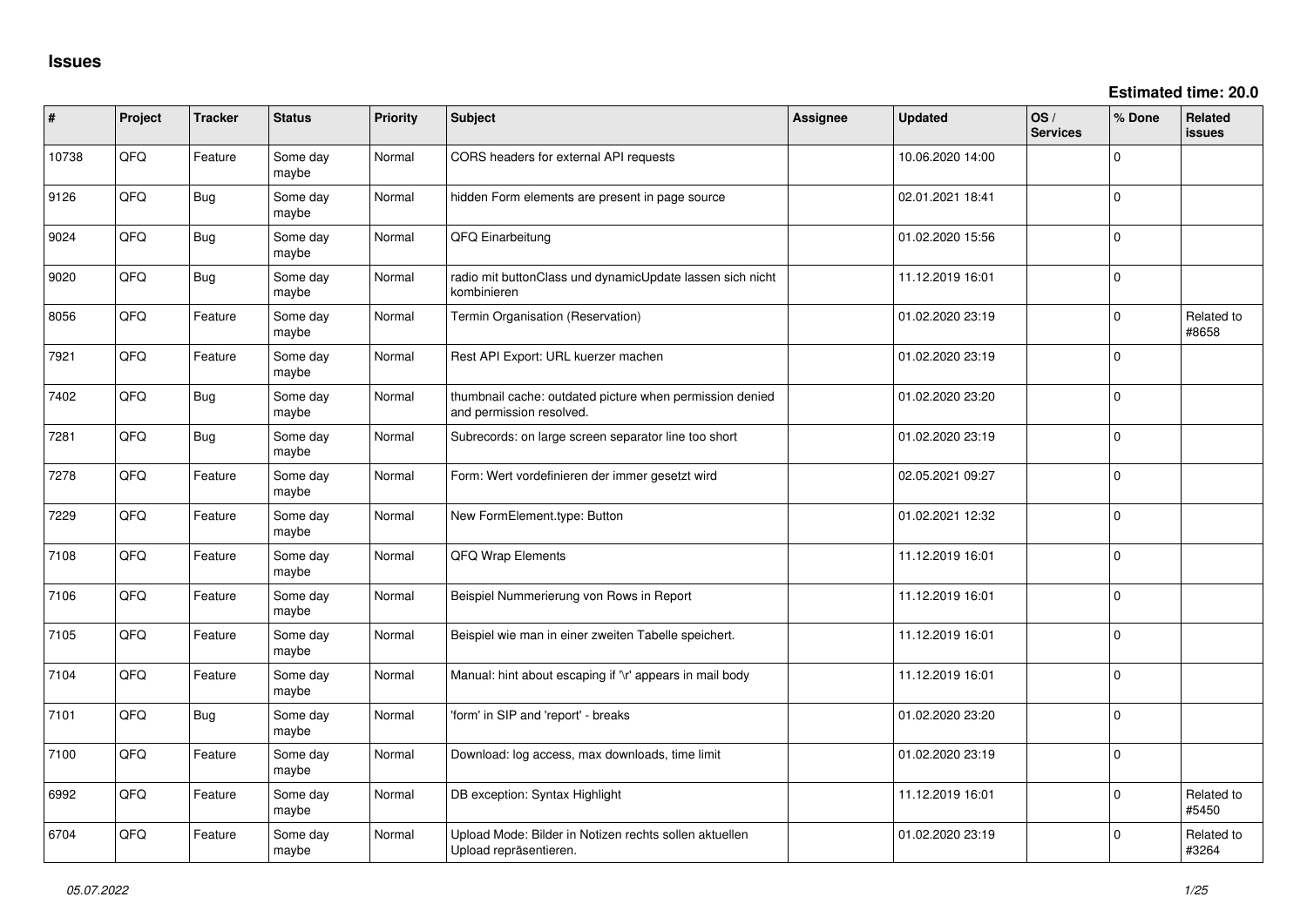| $\vert$ # | Project | <b>Tracker</b> | <b>Status</b>     | <b>Priority</b> | <b>Subject</b>                                                                    | Assignee | <b>Updated</b>   | OS/<br><b>Services</b> | % Done      | Related<br><b>issues</b> |
|-----------|---------|----------------|-------------------|-----------------|-----------------------------------------------------------------------------------|----------|------------------|------------------------|-------------|--------------------------|
| 6515      | QFQ     | Feature        | Some day<br>maybe | Normal          | Formular: Felder dynamisch ein/ausblenden                                         |          | 11.12.2019 16:02 |                        | $\Omega$    |                          |
| 6299      | QFQ     | Feature        | Some day<br>maybe | Normal          | Attack detection: log table with invalid SIP access                               |          | 11.12.2019 16:02 |                        | $\Omega$    | Related to<br>#3947      |
| 6288      | QFQ     | Feature        | Some day<br>maybe | Normal          | Best Practice: Erklaeren wie man ein Formular ganz in<br>'weiss' erstellen kann   |          | 11.12.2019 16:02 |                        | $\Omega$    |                          |
| 6084      | QFQ     | Feature        | Some day<br>maybe | Normal          | New escape type: 'D' - convert date                                               |          | 01.02.2020 23:19 |                        | $\Omega$    |                          |
| 6083      | QFQ     | Feature        | Some day<br>maybe | Normal          | Dynamic Update: Value Check via SQL                                               |          | 11.12.2019 16:02 |                        | $\Omega$    |                          |
| 5923      | QFQ     | Feature        | Some day<br>maybe | Normal          | fillStoreSystemBySqlLate                                                          |          | 01.02.2020 23:19 |                        | $\Omega$    |                          |
| 5895      | QFQ     | Feature        | Some day<br>maybe | Normal          | Tutorial: List of all QFQ Features                                                |          | 01.02.2020 23:19 |                        | $\mathbf 0$ |                          |
| 5893      | QFQ     | Feature        | Some day<br>maybe | Normal          | Edit on double-click                                                              |          | 01.02.2020 23:19 |                        | $\Omega$    | Related to<br>#5894      |
| 5892      | QFQ     | Feature        | Some day<br>maybe | Normal          | QFQ should use T3 API to manipulate FE GROUP<br>membership                        |          | 01.02.2020 23:20 |                        | $\Omega$    |                          |
| 5877      | QFQ     | Bug            | Some day<br>maybe | Normal          | FE.type=note:bsColumn strange behaviour                                           |          | 01.02.2020 23:19 |                        | $\mathbf 0$ |                          |
| 5851      | QFQ     | Feature        | Some day<br>maybe | Normal          | Queue System implementieren: MQTT, RabbitMQ                                       |          | 01.02.2020 23:20 |                        | $\Omega$    | Related to<br>#5715      |
| 5850      | QFQ     | Feature        | Some day<br>maybe | Normal          | Deployment: In QFQ Doc best practice fuer zeitgemaesses<br>Deployment beschreiben |          | 01.02.2020 23:20 |                        | $\Omega$    |                          |
| 5805      | QFQ     | Feature        | Some day<br>maybe | Normal          | TypeAHead SQL value instead of key stored                                         |          | 01.02.2020 23:19 |                        | $\mathbf 0$ | Related to<br>#5444      |
| 5783      | QFQ     | Feature        | Some day<br>maybe | Normal          | <b>BPMN View/Edit</b>                                                             |          | 11.12.2019 16:02 |                        | $\mathbf 0$ |                          |
| 5455      | QFQ     | Feature        | Some day<br>maybe | Normal          | Mail Redirects grld abhaengig                                                     |          | 01.02.2020 23:20 |                        | $\Omega$    |                          |
| 5452      | QFQ     | Feature        | Some day<br>maybe | Normal          | Thumbnails from PDF: bad quality                                                  |          | 01.02.2020 23:20 |                        | $\Omega$    |                          |
| 5342      | QFQ     | Feature        | Some day<br>maybe | Normal          | link - with HTML Attributes                                                       |          | 01.02.2020 23:20 |                        | $\Omega$    | Related to<br>#14077     |
| 5160      | QFQ     | Feature        | Some day<br>maybe | Normal          | QFQ collaborative / together.js, ShareJS, y-js, collaborative,                    |          | 11.12.2019 16:02 |                        | $\mathbf 0$ |                          |
| 5129      | QFQ     | Feature        | Some day<br>maybe | Normal          | Reports: SQL fuer x Achse und y Achse                                             |          | 11.12.2019 16:02 |                        | $\Omega$    |                          |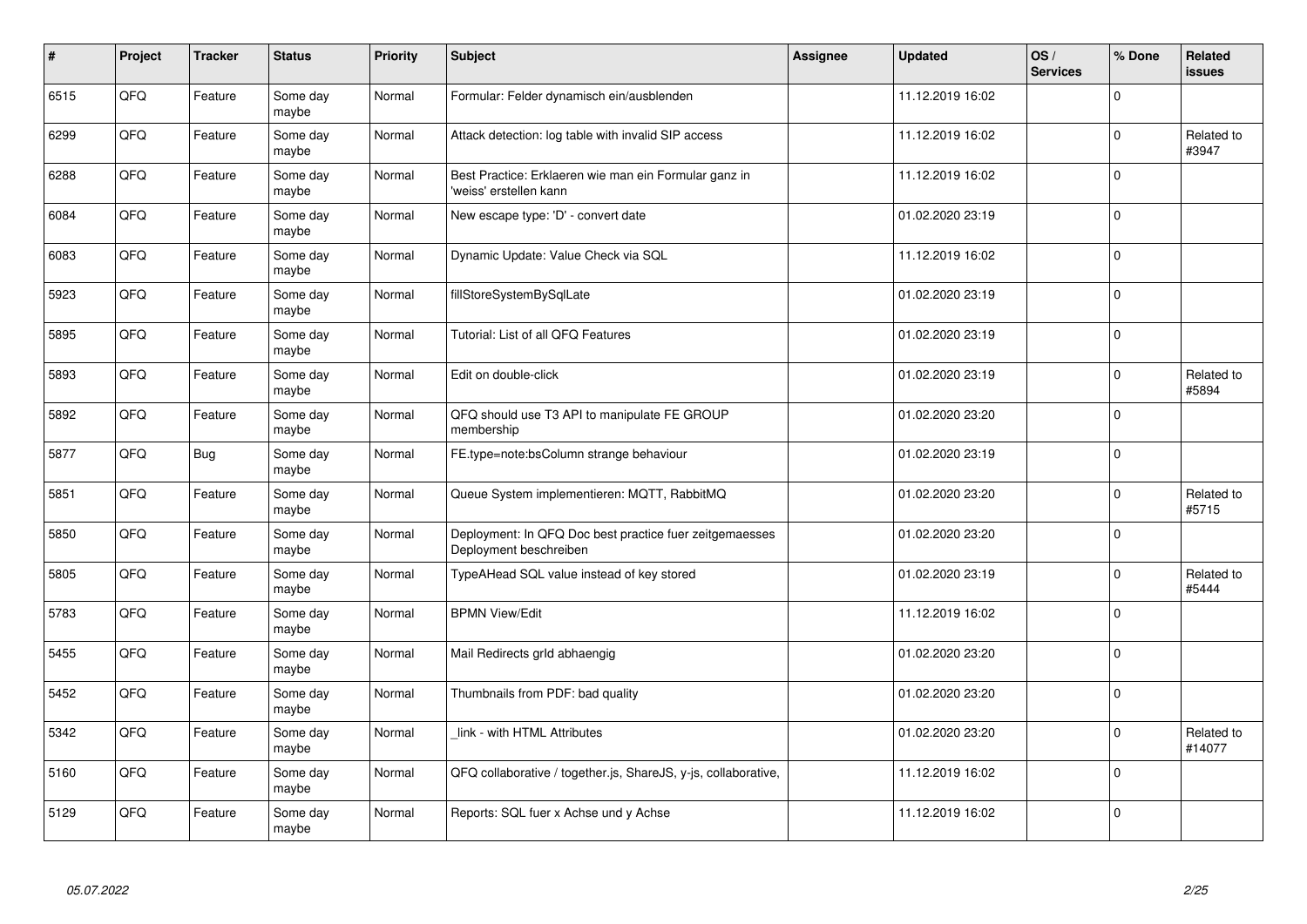| $\vert$ # | Project | <b>Tracker</b> | <b>Status</b>     | <b>Priority</b> | <b>Subject</b>                                                                                                                                                | Assignee | <b>Updated</b>   | OS/<br><b>Services</b> | % Done         | Related<br><b>issues</b>                    |
|-----------|---------|----------------|-------------------|-----------------|---------------------------------------------------------------------------------------------------------------------------------------------------------------|----------|------------------|------------------------|----------------|---------------------------------------------|
| 4974      | QFQ     | Feature        | Some day<br>maybe | Normal          | Long polling - inform all listening clients of changes                                                                                                        |          | 11.12.2019 16:02 |                        | $\Omega$       |                                             |
| 4816      | QFQ     | Feature        | Some day<br>maybe | Normal          | Templates for QFQ Reports (Tables, Radios, )                                                                                                                  |          | 01.02.2020 23:20 |                        | 0              |                                             |
| 4719      | QFQ     | Feature        | Some day<br>maybe | Normal          | Custom Message in Client in case of 'Browser tab close,<br>modification will be lost'                                                                         |          | 01.02.2020 23:20 |                        | $\mathbf 0$    |                                             |
| 4640      | QFQ     | Feature        | Some day<br>maybe | Normal          | Rename System Forms                                                                                                                                           |          | 01.02.2020 23:20 |                        | $\Omega$       |                                             |
| 4627      | QFQ     | Feature        | Some day<br>maybe | Normal          | dbupdate: all tables - check 'create', 'modified' if it is<br>possible to change to default 'CURRENT_TIMESTAMP' and<br>modified 'ON UPDATE CURRENT TIMESTAMP' |          | 01.02.2020 23:20 |                        | $\Omega$       |                                             |
| 4626      | QFQ     | Feature        | Some day<br>maybe | Normal          | Mobile View: 'classBody=qfq-form-right' makes no sense                                                                                                        |          | 01.02.2020 23:20 |                        | $\Omega$       |                                             |
| 4551      | QFQ     | Feature        | Some day<br>maybe | Normal          | Set 'pills' via dynamicUpdate to show/hide/disabled                                                                                                           |          | 01.02.2020 23:20 |                        | 0              | Related to<br>#3752                         |
| 4546      | QFQ     | Bug            | Some day<br>maybe | Normal          | NH: SIP storage is destroyed                                                                                                                                  |          | 01.02.2020 23:20 |                        | $\mathbf 0$    |                                             |
| 4536      | QFQ     | Feature        | Some day<br>maybe | Normal          | FE upload: problem with delete if mutliple uploads an<br>FE.name="                                                                                            |          | 01.02.2020 23:20 |                        | $\mathbf 0$    |                                             |
| 4446      | QFQ     | Feature        | Some day<br>maybe | Normal          | New FE get same feldContainerId as last modifed FE                                                                                                            |          | 01.02.2020 23:20 |                        | $\mathbf 0$    |                                             |
| 4445      | QFQ     | Feature        | Some day<br>maybe | Normal          | template group: Option to simulate fieldset                                                                                                                   |          | 28.06.2021 14:11 |                        | $\mathbf 0$    |                                             |
| 4444      | QFQ     | Feature        | Some day<br>maybe | Normal          | FE.type=upload: detect mime type                                                                                                                              |          | 11.12.2019 16:02 |                        | $\Omega$       | Related to<br>#4303                         |
| 4443      | QFQ     | Feature        | Some day<br>maybe | Normal          | Form: multiple secondary tables                                                                                                                               |          | 01.02.2020 23:20 |                        | $\Omega$       |                                             |
| 4442      | QFQ     | Feature        | Some day<br>maybe | Normal          | Special Column Name: link - new symbol G (Glyph) to<br>choose any available symbol                                                                            |          | 11.12.2019 16:02 |                        | $\Omega$       |                                             |
| 4441      | QFQ     | Bug            | Some day<br>maybe | Normal          | \$_SERVER Vars sollten nur aus dem Store genommen<br>werden - Code entsprechend anpassen.                                                                     |          | 11.12.2019 16:02 |                        | $\Omega$       |                                             |
| 4440      | QFQ     | Feature        | Some day<br>maybe | Normal          | Manual.rst: explain how to. expand PHP Session to 4h                                                                                                          |          | 11.12.2019 16:02 |                        | $\Omega$       |                                             |
| 4439      | QFQ     | Feature        | Some day<br>maybe | Normal          | Log: report all actions fired by an FE Element, incl. the<br>original directive (slaveld, sqllnsert, )                                                        |          | 01.02.2020 23:20 |                        | $\Omega$       | Related to<br>#4432,<br>Related to<br>#5458 |
| 4435      | QFQ     | Feature        | Some day<br>maybe | Normal          | Report: striptags - specify allowed tags                                                                                                                      |          | 01.02.2020 23:20 |                        | $\overline{0}$ |                                             |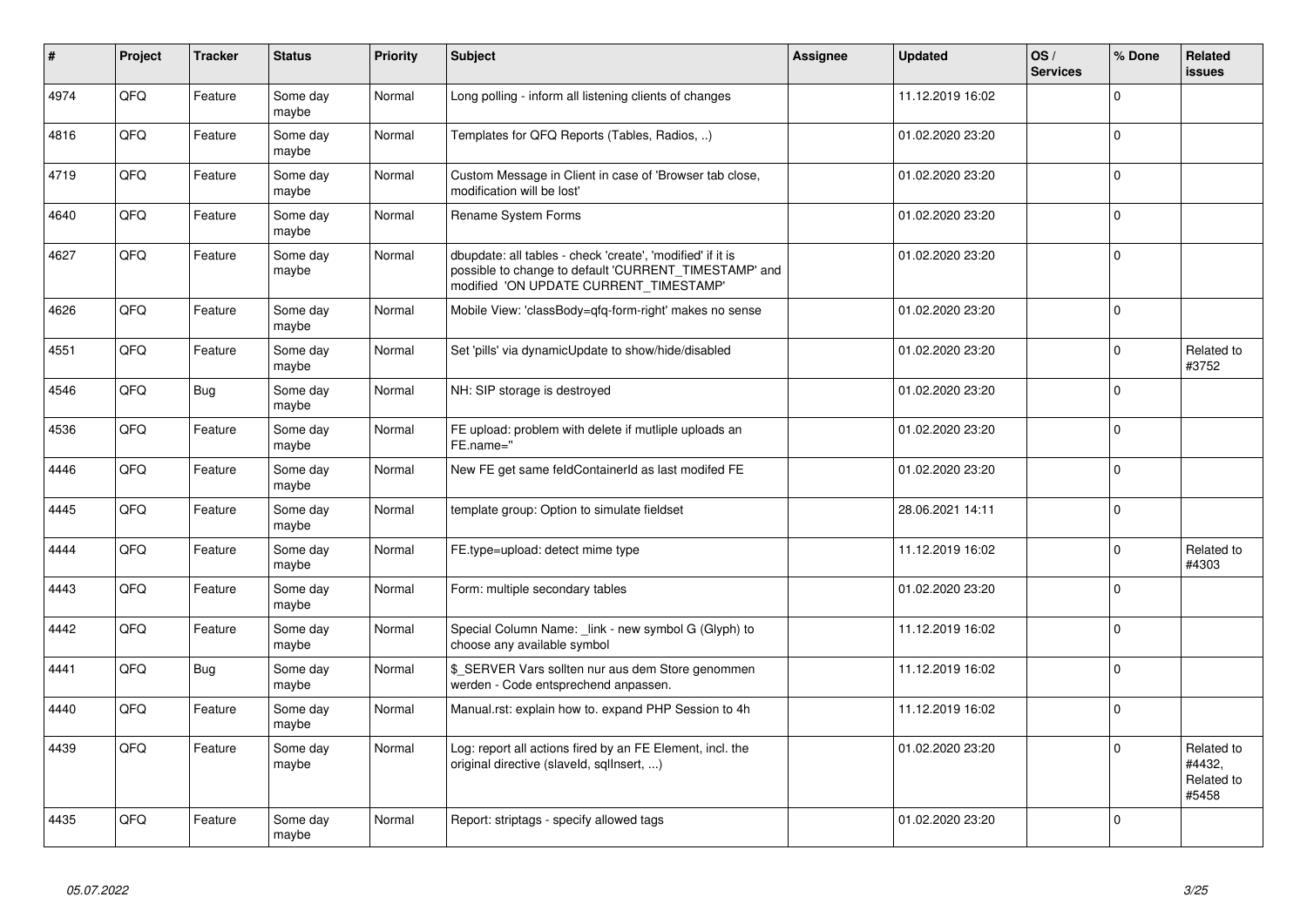| $\vert$ # | Project | <b>Tracker</b> | <b>Status</b>     | <b>Priority</b> | <b>Subject</b>                                                                                                                                           | <b>Assignee</b> | <b>Updated</b>   | OS/<br><b>Services</b> | % Done      | Related<br><b>issues</b>                    |
|-----------|---------|----------------|-------------------|-----------------|----------------------------------------------------------------------------------------------------------------------------------------------------------|-----------------|------------------|------------------------|-------------|---------------------------------------------|
| 4433      | QFQ     | Feature        | Some day<br>maybe | Normal          | Log when SIP will be destroyed by QFQ for any (security)<br>reason                                                                                       |                 | 01.02.2020 23:20 |                        | $\Omega$    | Related to<br>#4432.<br>Related to<br>#5458 |
| 4138      | QFQ     | Bug            | Some day<br>maybe | Normal          | style fehlt                                                                                                                                              |                 | 11.12.2019 16:03 |                        | $\Omega$    |                                             |
| 4122      | QFQ     | <b>Bug</b>     | Some day<br>maybe | Normal          | file: Render Mode hat keinen Effekt                                                                                                                      |                 | 11.12.2019 16:03 |                        | $\Omega$    |                                             |
| 4027      | QFQ     | Feature        | Some day<br>maybe | Normal          | Missing: orange 'check' / 'bullet'                                                                                                                       |                 | 11.12.2019 16:03 |                        | $\Omega$    |                                             |
| 3880      | QFQ     | Feature        | Some day<br>maybe | Normal          | Form 'Form': anlegen einer Tabelle                                                                                                                       |                 | 14.01.2021 10:12 |                        | 0           |                                             |
| 3879      | QFQ     | Feature        | Some day<br>maybe | Normal          | Form 'FormElement': Beim Feld 'name' rechts in der Notiz<br>einen Link einblenden - a) aktuelle Definition anzeigen, b)<br>Spalte in der Tabelle anlegen |                 | 11.12.2019 16:03 |                        | $\mathbf 0$ |                                             |
| 3878      | QFQ     | Feature        | Some day<br>maybe | Normal          | Form 'FormElement': Spalte 'name' typeAhead mit<br>Spaltennamen der Primarytable.                                                                        |                 | 11.12.2019 16:03 |                        | $\Omega$    |                                             |
| 3646      | QFQ     | Feature        | Some day<br>maybe | Normal          | Moeglichkeit HTML Tags in Reports auszugeben (zu<br>enkodieren: htmlspecialchars)                                                                        |                 | 11.12.2019 16:02 |                        | $\Omega$    | Related to<br>#14320                        |
| 3617      | QFQ     | Feature        | Some day<br>maybe | Normal          | Load javascripts at bottom                                                                                                                               |                 | 11.12.2019 16:02 |                        | $\Omega$    |                                             |
| 3567      | QFQ     | Feature        | Some day<br>maybe | Low             | 'Save', 'Close', 'New' als FormElement                                                                                                                   |                 | 11.12.2019 16:02 |                        | $\Omega$    |                                             |
| 3495      | QFQ     | Feature        | Some day<br>maybe | Normal          | Predifined Parameter werden nicht in '+' (add new record)<br>SIP gerendert.                                                                              |                 | 11.12.2019 16:02 |                        | $\mathbf 0$ |                                             |
| 2950      | QFQ     | Feature        | Some day<br>maybe | Normal          | Inhalt QFQ Records als File                                                                                                                              |                 | 11.12.2019 16:03 |                        | $\Omega$    |                                             |
| 1623      | QFQ     | Feature        | Some day<br>maybe | Normal          | RealURL                                                                                                                                                  |                 | 11.12.2019 16:03 |                        | 30          |                                             |
| 1510      | QFQ     | Feature        | Some day<br>maybe | Normal          | jquery von google laden, falls das nicht geht lokal                                                                                                      |                 | 11.12.2019 16:03 |                        | $\Omega$    |                                             |
| 1253      | QFQ     | Feature        | Some day<br>maybe | Normal          | QF: Colorpicker                                                                                                                                          |                 | 11.12.2019 16:03 |                        | $\Omega$    |                                             |
| 1251      | QFQ     | Feature        | Some day<br>maybe | Normal          | QF: Combo                                                                                                                                                |                 | 11.12.2019 16:03 |                        | $\Omega$    |                                             |
| 1234      | QFQ     | Feature        | Some day<br>maybe | Normal          | QF: Record numbering: Im Grid soll in Spalte 1 optional die<br>laufende Nummer der Records angezeigt werden.                                             |                 | 01.02.2020 23:20 |                        | $\mathbf 0$ |                                             |
| 955       | QFQ     | Feature        | Some day<br>maybe | Normal          | QF: Notizen vor/nach dem Form                                                                                                                            |                 | 01.02.2020 23:20 |                        | $\mathbf 0$ |                                             |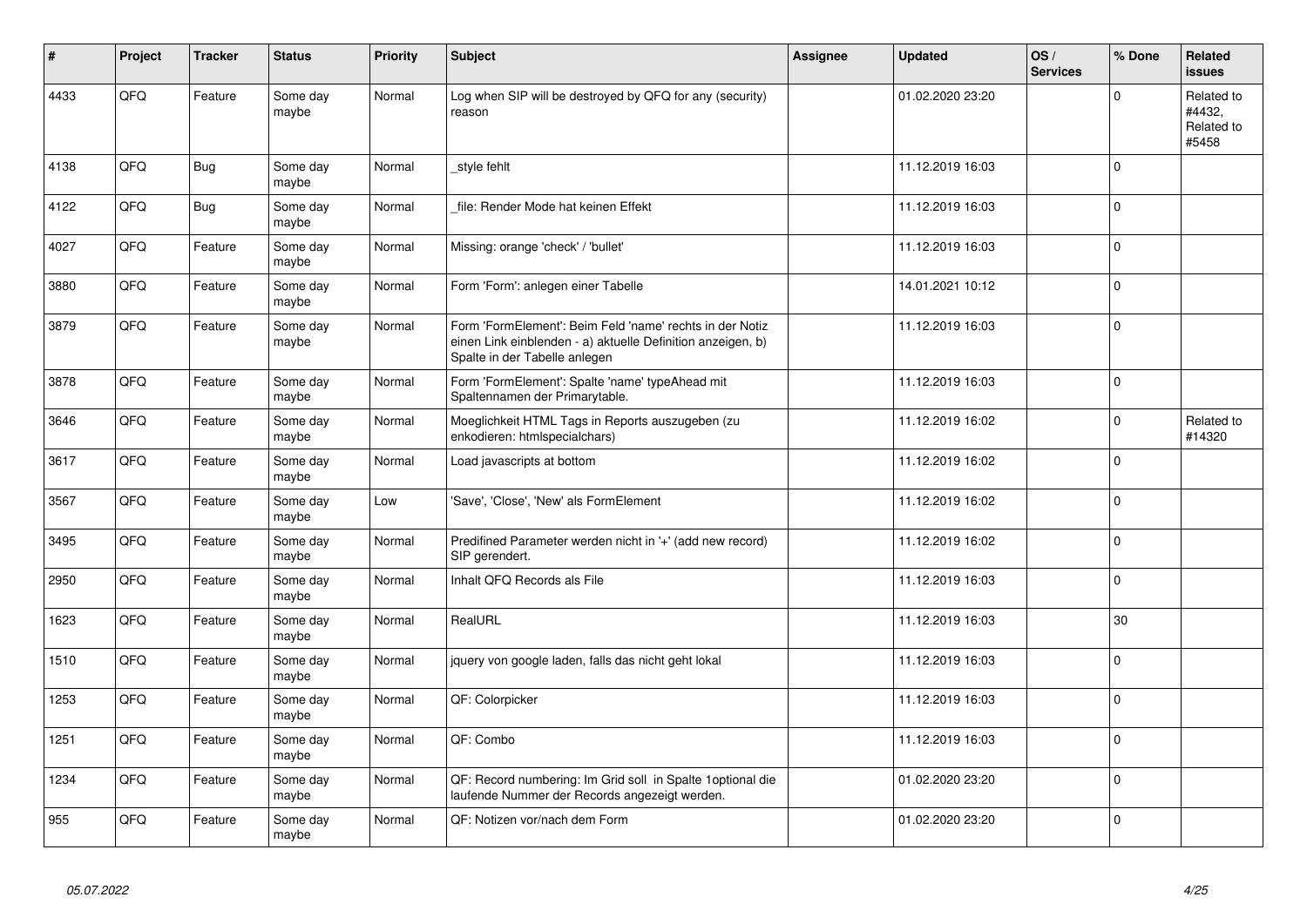| #     | Project | <b>Tracker</b> | <b>Status</b>     | <b>Priority</b> | <b>Subject</b>                                                             | <b>Assignee</b> | <b>Updated</b>   | OS/<br><b>Services</b> | % Done         | Related<br>issues                           |
|-------|---------|----------------|-------------------|-----------------|----------------------------------------------------------------------------|-----------------|------------------|------------------------|----------------|---------------------------------------------|
| 880   | QFQ     | Feature        | Some day<br>maybe | Urgent          | Security: PHP, SQL Injection, XSS                                          |                 | 03.05.2021 21:14 |                        | $\Omega$       | Related to<br>#14320                        |
| 4194  | QFQ     | Feature        | In Progress       | Normal          | Bootstrap 4 ist jetzt offiziel                                             |                 | 03.05.2021 20:47 |                        | $\Omega$       | Related to<br>#10114                        |
| 12156 | QFQ     | Feature        | New               | Normal          | Form: Optional disable 'leave page'                                        |                 | 03.05.2021 20:45 |                        | $\Omega$       |                                             |
| 12135 | QFQ     | Feature        | <b>New</b>        | Normal          | Subrecord: Notiz                                                           |                 | 24.04.2021 16:58 |                        | $\Omega$       |                                             |
| 12039 | QFQ     | Feature        | New               | Normal          | Missing htmlSpecialChar() in pre processing on form submit                 |                 | 18.02.2021 00:09 |                        | $\Omega$       | Related to<br>#14320                        |
| 12038 | QFQ     | Feature        | <b>New</b>        | Normal          | a) STORE_VAR: filenameOnlyStripUniq, b) SP:<br>QSTRIPUNIQ()                |                 | 17.02.2021 23:55 |                        | $\mathbf 0$    |                                             |
| 11850 | QFQ     | Feature        | <b>New</b>        | Urgent          | Wizard Form: basierend auf einer Tabelle eine Form<br>anlegen.             |                 | 03.05.2021 21:12 |                        | $\Omega$       | Blocked by<br>#8082                         |
| 11716 | QFQ     | Feature        | <b>New</b>        | Normal          | Form an beliebiger Stelle im Report anzeigen                               |                 | 09.12.2020 09:47 |                        | 0              |                                             |
| 11715 | QFQ     | <b>Bug</b>     | <b>New</b>        | Normal          | acceptZeroAsRequired and requiredOffButMark do not<br>coincide             |                 | 08.12.2020 12:13 |                        | $\Omega$       |                                             |
| 11535 | QFQ     | Feature        | New               | Normal          | Ability to create SQL columns in frontend QFQ forms                        |                 | 17.11.2020 12:11 |                        | $\Omega$       |                                             |
| 11534 | QFQ     | Feature        | <b>New</b>        | Normal          | Report: Action on selected rows - Table batchprocessing<br>feature         |                 | 18.11.2020 08:15 |                        | 0              |                                             |
| 11522 | QFQ     | Bug            | <b>New</b>        | Normal          | Aus/Einblenden von Reitern                                                 |                 | 13.11.2020 14:58 |                        | $\Omega$       |                                             |
| 11195 | QFQ     | <b>Bug</b>     | <b>New</b>        | Low             | Dynamic Update: Note not updated if new text is empty<br>(v20.4)           |                 | 25.09.2020 11:14 |                        | $\Omega$       |                                             |
| 10890 | QFQ     | Bug            | New               | Normal          | AutoCron hangs                                                             |                 | 20.07.2020 13:56 |                        | $\Omega$       |                                             |
| 10874 | QFQ     | Feature        | <b>New</b>        | Normal          | Erstellen eines Foreign Keys in der Tabelle "FormElement"                  |                 | 13.07.2020 10:11 |                        | $\mathbf 0$    |                                             |
| 10766 | QFQ     | Bug            | <b>New</b>        | High            | Radiobutton / parameter.buttonClass=btn-default: dynamic<br>update         |                 | 03.05.2021 21:12 |                        | $\Omega$       | Related to<br>#11237                        |
| 10763 | QFQ     | Feature        | New               | Normal          | form accessed and submitted despite logout?                                |                 | 16.06.2020 11:43 |                        | $\mathbf 0$    |                                             |
| 10759 | QFQ     | Bug            | <b>New</b>        | Normal          | emptyMeansNull - Feld falsch aktualisiert                                  |                 | 12.11.2020 23:45 |                        | $\Omega$       |                                             |
| 10384 | QFQ     | Feature        | <b>New</b>        | Normal          | Parameter Exchange QFQ Instances                                           |                 | 07.05.2020 09:38 |                        | $\mathbf 0$    |                                             |
| 10345 | QFQ     | Feature        | <b>New</b>        | Normal          | Templates - Patterns QFQ Style                                             |                 | 03.05.2021 21:01 |                        | $\Omega$       | Related to<br>#10713                        |
| 10324 | QFQ     | Bug            | New               | Normal          | Excel Export mit Template funktioniert nur, wenn Template<br>vor uid kommt |                 | 30.03.2020 11:20 |                        | $^{\circ}$ 0   | Related to<br>#10257                        |
| 10114 | QFQ     | Feature        | New               | High            | Symbol (Link): 'G:' (Glyphicon) replaced by 'i:' (icon)                    |                 | 07.12.2021 17:19 |                        | $\mathbf 0$    | Related to<br>#3797,<br>Related to<br>#4194 |
| 9855  | QFQ     | <b>Bug</b>     | New               | Normal          | <b>Required Check</b>                                                      |                 | 01.02.2020 15:56 |                        | $\overline{0}$ |                                             |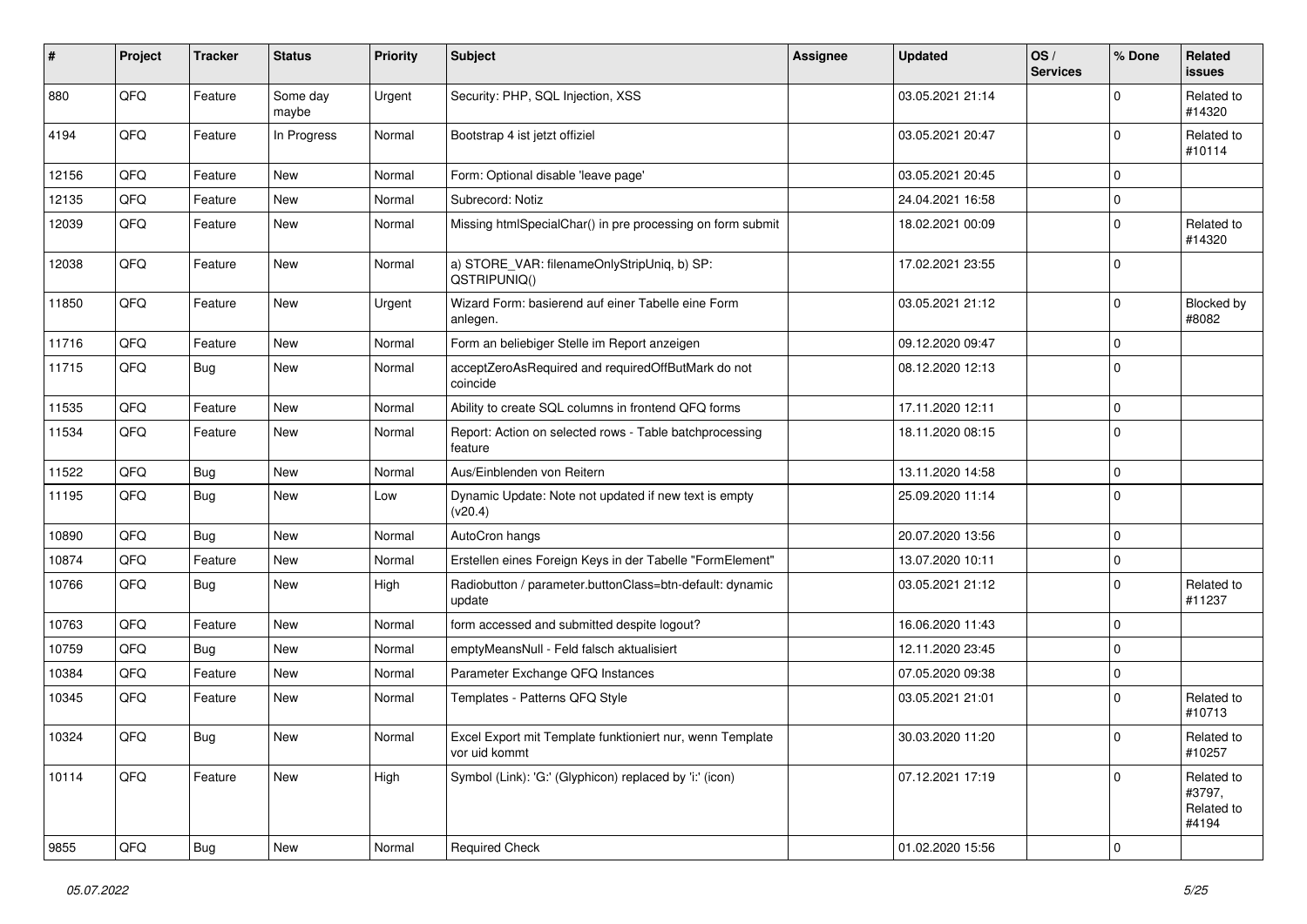| ∦     | Project | <b>Tracker</b> | <b>Status</b>     | <b>Priority</b> | <b>Subject</b>                                                                                                                                           | Assignee        | <b>Updated</b>                   | OS/<br><b>Services</b> | % Done      | Related<br>issues                                                      |
|-------|---------|----------------|-------------------|-----------------|----------------------------------------------------------------------------------------------------------------------------------------------------------|-----------------|----------------------------------|------------------------|-------------|------------------------------------------------------------------------|
| 9853  | QFQ     | Feature        | <b>New</b>        | Normal          | Check das SQL / QFQ / Mail Logfile geschrieben wird                                                                                                      |                 | 09.01.2020 11:15                 |                        | $\Omega$    |                                                                        |
| 14185 | QFQ     | Feature        | <b>New</b>        | Normal          | External/Autocron.php - better suitable directory                                                                                                        | Support: System | 28.05.2022 11:03                 |                        | $\mathbf 0$ |                                                                        |
| 9130  | QFQ     | Feature        | Some day<br>maybe | Normal          | tablesorter: Automatic Row numbering / Zeilenummer                                                                                                       | Benjamin Baer   | 01.02.2020 23:22                 |                        | $\mathbf 0$ |                                                                        |
| 8522  | QFQ     | Feature        | Some day<br>maybe | Normal          | build QFQ - npm warnings                                                                                                                                 | Benjamin Baer   | 01.02.2020 23:19                 |                        | 50          |                                                                        |
| 7732  | QFQ     | Feature        | Some day<br>maybe | Normal          | Javascript: Lazy Loading der add on libs                                                                                                                 | Benjamin Baer   | 08.06.2022 10:38                 |                        | $\mathbf 0$ | Related to<br>#12611,<br>Related to<br>#12490.<br>Related to<br>#10013 |
| 6972  | QFQ     | Feature        | Some day<br>maybe | Normal          | Fabric Clipboard / cross browser tab                                                                                                                     | Benjamin Baer   | 01.02.2020 23:21                 |                        | 0           |                                                                        |
| 6970  | QFQ     | Feature        | Some day<br>maybe | Normal          | tablesorter: default fuer 'sortReset' aendern von 'Ctrl' zu 'Alt'                                                                                        | Benjamin Baer   | 01.02.2020 23:21                 |                        | $\mathbf 0$ |                                                                        |
| 5389  | QFQ     | Feature        | Some day<br>maybe | Normal          | QFQ Design: Multline label / note                                                                                                                        | Benjamin Baer   | 01.02.2020 23:19                 |                        | $\mathbf 0$ |                                                                        |
| 5024  | QFQ     | Feature        | Some day<br>maybe | Normal          | Fabric: Generate PDF with edits                                                                                                                          | Benjamin Baer   | 01.02.2020 23:20                 |                        | $\mathbf 0$ | Related to<br>#10704                                                   |
| 4454  | QFQ     | Bug            | Some day<br>maybe | Normal          | Required Elements: multiple elements in a row - whole row<br>marked if only one input is empty.                                                          | Benjamin Baer   | 01.02.2020 23:20                 |                        | $\mathbf 0$ |                                                                        |
| 4420  | QFQ     | Feature        | Some day<br>maybe | Normal          | Client: Local Storage - store the changes of a form, local in<br>the browser.                                                                            | Benjamin Baer   | 11.12.2019 16:02                 |                        | $\mathbf 0$ |                                                                        |
| 4398  | QFQ     | Bug            | Some day<br>maybe | Normal          | Typeahead: mouse click in a prefilled input opens a single<br>item dropdown with the current value - click on it seems to<br>set the value, not the key. | Benjamin Baer   | 01.02.2020 23:20                 |                        | $\Omega$    | Related to<br>#4457                                                    |
| 3692  | QFQ     | Feature        | Some day<br>maybe | Normal          | QFQ Webseite                                                                                                                                             | Benjamin Baer   | 11.12.2019 16:02                 |                        | $\Omega$    | Related to<br>#5033                                                    |
| 3415  | QFQ     | Feature        | Some day<br>maybe | Normal          | FE Login Box Templatefile                                                                                                                                | Benjamin Baer   | 11.12.2019 16:02                 |                        | $\Omega$    |                                                                        |
| 2063  | QFQ     | Bug            | Some day<br>maybe | Normal          | Pills auf 'inaktiv' setzen falls keine Element auf dem Pill<br>sichtbar sind.                                                                            | Benjamin Baer   | 11.12.2019 16:03                 |                        | $\Omega$    | Related to<br>#3752                                                    |
| 9898  | QFQ     | Bug            | Feedback          | Normal          | Formular trotz Timeout gespeichert                                                                                                                       |                 | Benjamin Baer   01.02.2020 15:56 |                        | $\pmb{0}$   |                                                                        |
| 9548  | QFQ     | Feature        | Feedback          | High            | FormElement: Pattern mismatch - optional report only on<br>focus lost                                                                                    | Benjamin Baer   | 03.05.2021 21:14                 |                        | $\mathbf 0$ |                                                                        |
| 9535  | QFQ     | <b>Bug</b>     | Feedback          | Normal          | Report:  AS '_vertical' - column to wide - vertical >> rot45,<br>rot90                                                                                   | Benjamin Baer   | 01.02.2020 15:56                 |                        | 0           |                                                                        |
| 7602  | QFQ     | Feature        | ToDo              | High            | Multi Select: with checkboxes                                                                                                                            | Benjamin Baer   | 22.03.2022 09:07                 |                        | 0           |                                                                        |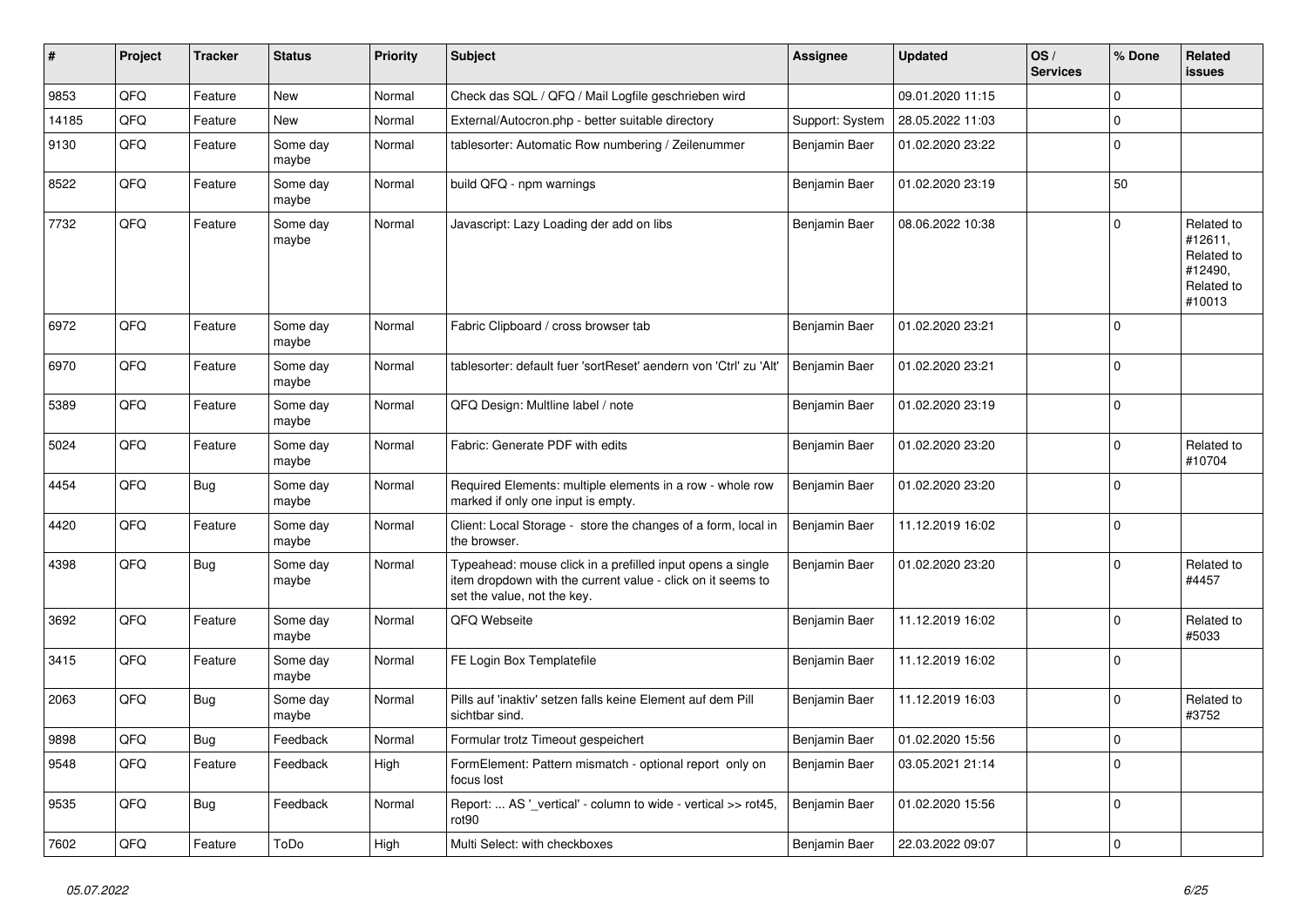| #     | Project | <b>Tracker</b> | <b>Status</b>     | <b>Priority</b> | <b>Subject</b>                                                                                      | <b>Assignee</b> | <b>Updated</b>   | OS/<br><b>Services</b> | % Done      | Related<br>issues                                                     |
|-------|---------|----------------|-------------------|-----------------|-----------------------------------------------------------------------------------------------------|-----------------|------------------|------------------------|-------------|-----------------------------------------------------------------------|
| 10003 | QFQ     | Feature        | Priorize          | Normal          | fieldset: stronger visualize group                                                                  | Benjamin Baer   | 12.02.2020 08:13 |                        | $\Omega$    |                                                                       |
| 9135  | QFQ     | Feature        | Priorize          | Normal          | Progress Bar generic / replace old hourglass download<br>popup                                      | Benjamin Baer   | 03.01.2022 07:43 |                        | $\Omega$    |                                                                       |
| 7965  | QFQ     | Feature        | Priorize          | Normal          | Input type 'text' with visual format - currency                                                     | Benjamin Baer   | 03.01.2022 07:45 |                        | 0           |                                                                       |
| 7730  | QFQ     | Feature        | Priorize          | Normal          | SELECT Box: title in between                                                                        | Benjamin Baer   | 01.02.2020 23:22 |                        | 0           |                                                                       |
| 6870  | QFQ     | Feature        | Priorize          | Normal          | Click on '_link' triggers an API call                                                               | Benjamin Baer   | 03.01.2022 08:25 |                        | $\Omega$    |                                                                       |
| 6801  | QFQ     | Feature        | Priorize          | Normal          | Fabric: Maximize / FullIscreen                                                                      | Benjamin Baer   | 21.03.2022 09:56 |                        | $\mathbf 0$ |                                                                       |
| 6566  | QFQ     | Bug            | Priorize          | Normal          | Link Function 'delete': provided parameter missing on page<br>reload                                | Benjamin Baer   | 03.01.2022 08:08 |                        | $\Omega$    |                                                                       |
| 6224  | QFQ     | Feature        | Priorize          | Normal          | Dynamic update: fade in/out fields                                                                  | Benjamin Baer   | 21.03.2022 09:50 |                        | $\Omega$    |                                                                       |
| 6140  | QFQ     | Bug            | Priorize          | Normal          | QFQ DnD Sort: Locked fields                                                                         | Benjamin Baer   | 21.03.2022 09:56 |                        | $\mathbf 0$ |                                                                       |
| 5562  | QFQ     | Feature        | Priorize          | Normal          | Drag'n'Drop fuer Uploads                                                                            | Benjamin Baer   | 21.03.2022 09:52 |                        | $\Omega$    | Related to<br>#9706                                                   |
| 5366  | QFQ     | Feature        | Priorize          | Normal          | Saving with keyboard shortcuts                                                                      | Benjamin Baer   | 21.03.2022 09:47 |                        | $\mathbf 0$ |                                                                       |
| 4457  | QFQ     | Bug            | Priorize          | Normal          | typeahead: pressing return to select an item, saves the form<br>and closes the form.                | Benjamin Baer   | 03.01.2022 08:01 |                        | $\Omega$    | Related to<br>#4398                                                   |
| 2665  | QFQ     | Bug            | Priorize          | Normal          | Dynamic Update funktioniert nicht, wenn beim<br>entsprechenden FormElement eine size angegeben ist. | Benjamin Baer   | 03.01.2022 08:12 |                        | 30          |                                                                       |
| 13647 | QFQ     | Bug            | <b>New</b>        | Normal          | Autofocus funktioniert nicht auf Chrome                                                             | Benjamin Baer   | 19.03.2022 17:44 |                        | 0           |                                                                       |
| 13528 | QFQ     | Bug            | <b>New</b>        | Normal          | qfq.io > releases: es wird kein neues Release angelegt                                              | Benjamin Baer   | 19.03.2022 17:46 |                        | 0           |                                                                       |
| 12556 | QFQ     | Feature        | <b>New</b>        | Normal          | Pills Title: colored = static or dynamic on allrequiredgiven                                        | Benjamin Baer   | 19.03.2022 17:49 |                        | 0           |                                                                       |
| 12490 | QFQ     | Feature        | New               | Normal          | Loading Plugins in QFQ - see what tinymce does. (lazy<br>loading)                                   | Benjamin Baer   | 08.06.2022 10:37 |                        | $\Omega$    | Related to<br>#12611,<br>Related to<br>#10013,<br>Related to<br>#7732 |
| 12476 | QFQ     | Feature        | New               | Normal          | clearMe: a) should trigger 'dirty', b) sticky on textarea resize                                    | Benjamin Baer   | 04.01.2022 08:40 |                        | $\Omega$    | Related to<br>#9528                                                   |
| 11237 | QFQ     | Bug            | <b>New</b>        | High            | Radiobutton / parameter.buttonClass= btn-default - kein<br>dirty Trigger                            | Benjamin Baer   | 03.05.2021 21:12 |                        | $\Omega$    | Related to<br>#10766                                                  |
| 11057 | QFQ     | <b>Bug</b>     | New               | High            | Checkboxes ohne span.checkmark im Report werden<br>ausgeblendet                                     | Benjamin Baer   | 03.05.2021 21:12 |                        | 0           | Related to<br>#11039                                                  |
| 12611 | QFQ     | Feature        | Some day<br>maybe | Normal          | Refactoring: Bootstrap with Lazy Loading                                                            | Carsten Rose    | 08.06.2022 10:37 |                        | $\mathbf 0$ | Related to<br>#12490,<br>Related to<br>#10013,<br>Related to<br>#7732 |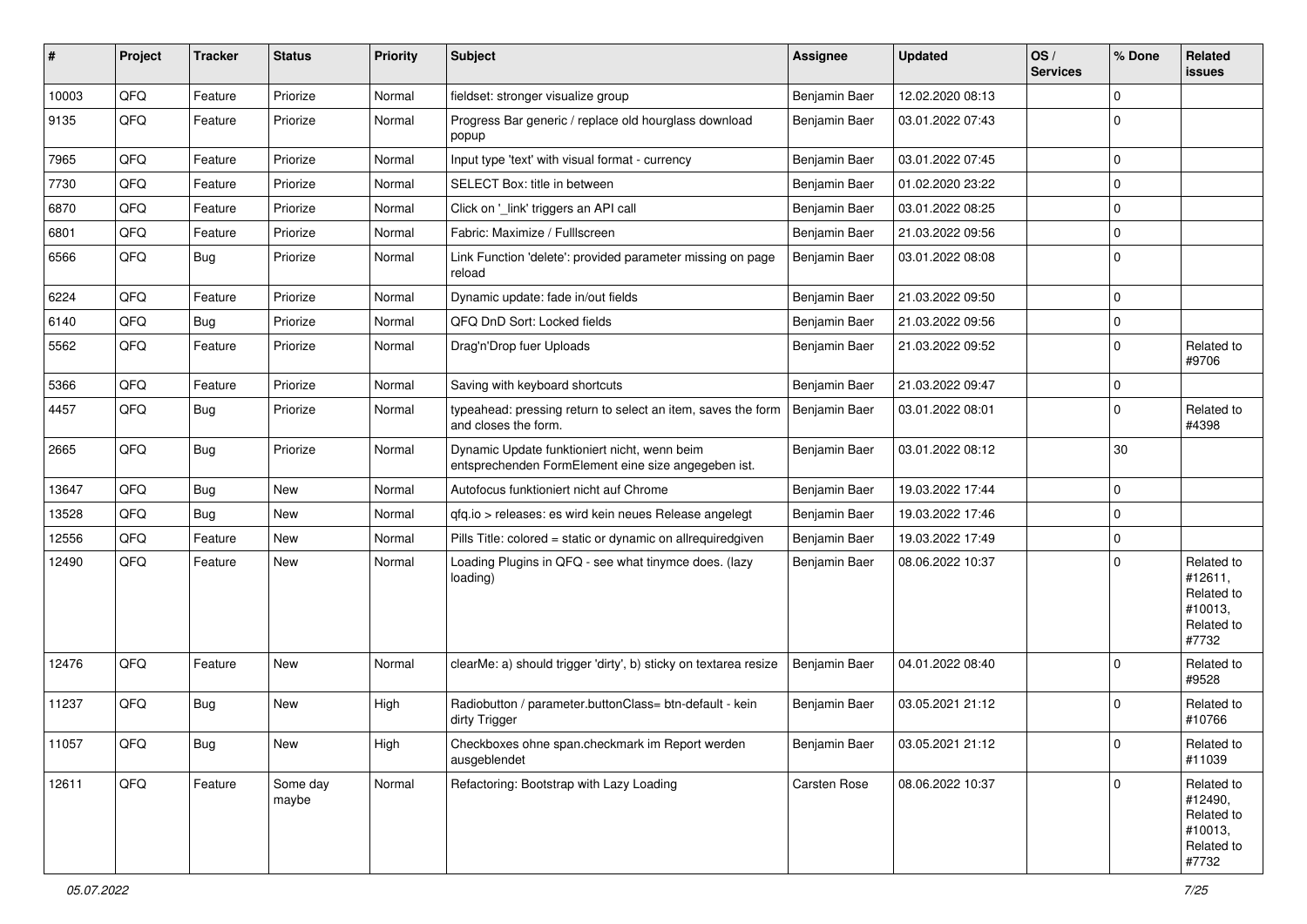| $\vert$ # | <b>Project</b> | <b>Tracker</b> | <b>Status</b>     | <b>Priority</b> | <b>Subject</b>                                                          | Assignee            | <b>Updated</b>   | OS/<br><b>Services</b> | % Done      | Related<br>issues                                                     |
|-----------|----------------|----------------|-------------------|-----------------|-------------------------------------------------------------------------|---------------------|------------------|------------------------|-------------|-----------------------------------------------------------------------|
| 12337     | QFQ            | Feature        | Some day<br>maybe | Normal          | Database.php: better caching                                            | Carsten Rose        | 16.09.2021 15:10 |                        | $\Omega$    |                                                                       |
| 12315     | QFQ            | Feature        | Some day<br>maybe | Normal          | Form History (Diffs) / Backups                                          | Carsten Rose        | 16.09.2021 15:10 |                        | $\Omega$    |                                                                       |
| 11323     | QFQ            | Feature        | Some day<br>maybe | Normal          | Report Frontend Editor Modal + Codemirror                               | Carsten Rose        | 16.09.2021 15:10 |                        | $\Omega$    | Related to<br>#11036                                                  |
| 11322     | QFQ            | Feature        | Some day<br>maybe | Normal          | Form Element JSON - (multiline parameter field)                         | Carsten Rose        | 16.09.2021 15:10 |                        | $\Omega$    |                                                                       |
| 11217     | QFQ            | Feature        | Some day<br>maybe | Normal          | <b>Extend Script Functionality</b>                                      | Carsten Rose        | 16.09.2021 15:10 |                        | $\Omega$    |                                                                       |
| 11036     | QFQ            | Feature        | Some day<br>maybe | Normal          | inline report editor permissions                                        | Carsten Rose        | 16.09.2021 15:09 |                        | $\Omega$    | Related to<br>#11323                                                  |
| 10745     | QFQ            | Feature        | Some day<br>maybe | Normal          | <b>Tablesorter Excel Export</b>                                         | <b>Carsten Rose</b> | 16.09.2021 15:09 |                        | $\Omega$    |                                                                       |
| 10716     | QFQ            | Feature        | Some day<br>maybe | Normal          | Business Logic mit Externen Skripten                                    | Carsten Rose        | 16.09.2021 15:10 |                        | $\Omega$    | Related to<br>#10713,<br>Related to<br>#8217                          |
| 10116     | QFQ            | Feature        | Some day<br>maybe | Normal          | TypeAhead: Tag - show inside 'input' element                            | Carsten Rose        | 16.09.2021 15:09 |                        | $\Omega$    |                                                                       |
| 10095     | QFQ            | Feature        | Some day<br>maybe | Normal          | Generic Gitlab Integration into QFQ                                     | <b>Carsten Rose</b> | 16.09.2021 15:10 |                        | $\Omega$    |                                                                       |
| 10013     | QFQ            | Feature        | Some day<br>maybe | Normal          | FE.typ=editor: CodeMirror                                               | Carsten Rose        | 08.06.2022 10:37 |                        | $\Omega$    | Related to<br>#12611,<br>Related to<br>#12490,<br>Related to<br>#7732 |
| 9704      | QFQ            | Feature        | Some day<br>maybe | Normal          | Thumbnails Generieren beim Splitten von PDF Files                       | Carsten Rose        | 11.12.2019 16:01 |                        | $\Omega$    |                                                                       |
| 9669      | QFQ            | Bug            | Some day<br>maybe | Normal          | Checkbox / Template Group: radio/checkbox visible broken<br>after 'add' | Carsten Rose        | 16.06.2021 13:47 |                        | $\Omega$    | Related to<br>#8091                                                   |
| 9579      | QFQ            | Feature        | Some day<br>maybe | Normal          | Multiform with Process Row                                              | Carsten Rose        | 11.12.2019 16:01 |                        | $\Omega$    |                                                                       |
| 9281      | QFQ            | <b>Bug</b>     | Some day<br>maybe | Normal          | Allow STRICT TRANS TABLES                                               | <b>Carsten Rose</b> | 02.01.2021 18:43 |                        | $\Omega$    |                                                                       |
| 8894      | QFQ            | Feature        | Some day<br>maybe | Normal          | Documentation Tags Usable in QFQ Application                            | Carsten Rose        | 11.12.2019 16:01 |                        | $\mathbf 0$ |                                                                       |
| 8892      | QFQ            | Feature        | Some day<br>maybe | Normal          | Display and Edit SQL Comments in Form Editor                            | Carsten Rose        | 11.12.2019 16:01 |                        | $\Omega$    |                                                                       |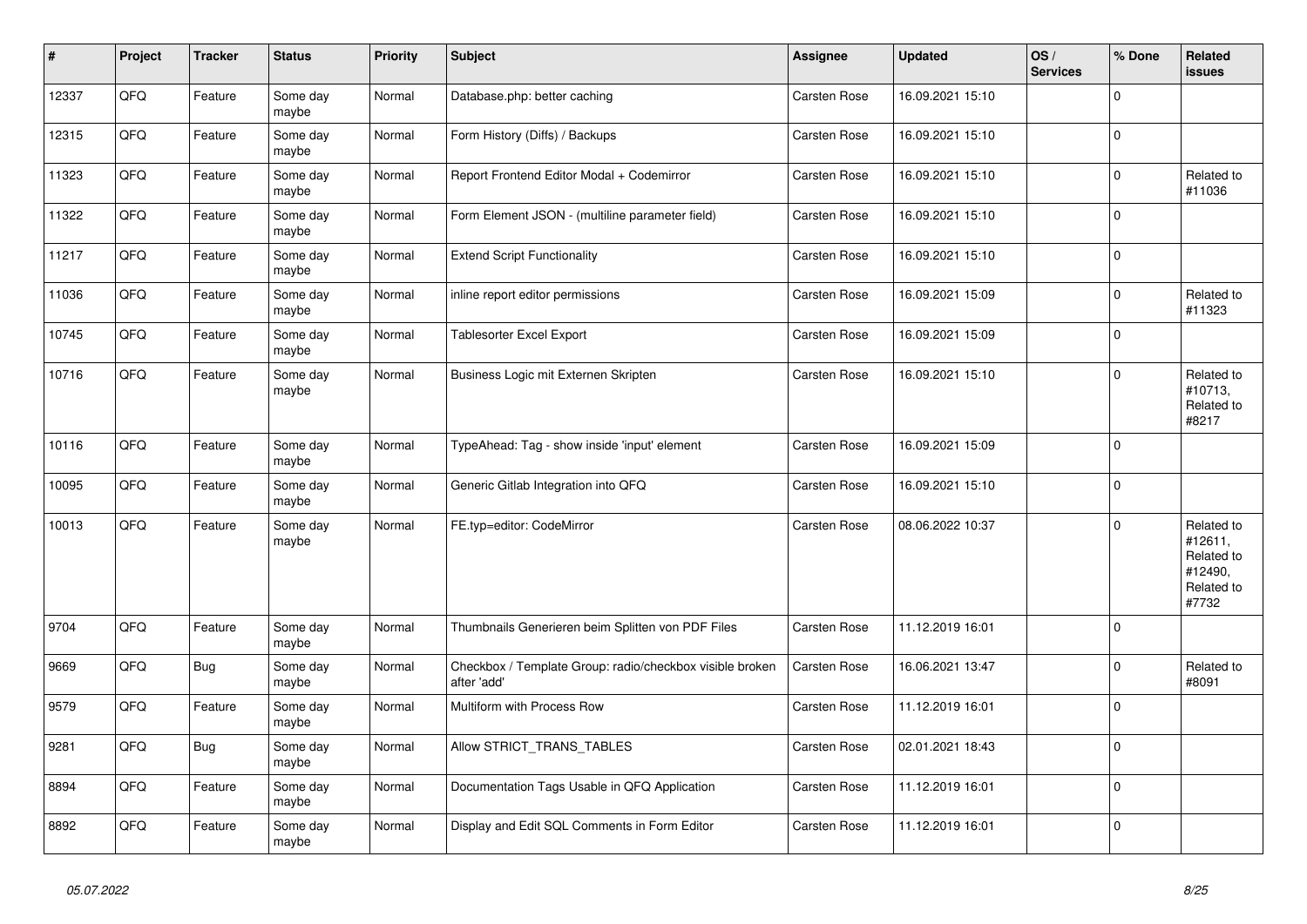| ∦    | Project | <b>Tracker</b> | <b>Status</b>     | <b>Priority</b> | <b>Subject</b>                                                                                 | <b>Assignee</b>     | <b>Updated</b>   | OS/<br><b>Services</b> | % Done      | Related<br>issues                           |
|------|---------|----------------|-------------------|-----------------|------------------------------------------------------------------------------------------------|---------------------|------------------|------------------------|-------------|---------------------------------------------|
| 8586 | QFQ     | Feature        | Some day<br>maybe | Normal          | QFQ: Enhance Error message for 'record not found'                                              | <b>Carsten Rose</b> | 16.09.2021 15:10 |                        | $\mathbf 0$ |                                             |
| 8520 | QFQ     | Feature        | Some day<br>maybe | Normal          | Bring QFQ to Composer                                                                          | <b>Carsten Rose</b> | 16.09.2021 15:10 |                        | $\mathbf 0$ |                                             |
| 8106 | QFQ     | Bug            | Some day<br>maybe | Normal          | Dynamic Update: Feld kann nicht auf empty zurückgesetzt<br>werden                              | <b>Carsten Rose</b> | 11.12.2019 16:01 |                        | $\mathbf 0$ |                                             |
| 8101 | QFQ     | Feature        | Some day<br>maybe | Normal          | Password hash: support further hashing methods                                                 | <b>Carsten Rose</b> | 16.09.2021 15:10 |                        | $\mathbf 0$ |                                             |
| 7456 | QFQ     | Bug            | Some day<br>maybe | Low             | Todos in Code: solve or make ticket                                                            | <b>Carsten Rose</b> | 16.09.2021 15:10 |                        | $\mathbf 0$ |                                             |
| 7453 | QFQ     | Feature        | Some day<br>maybe | Normal          | import / export forms QFQ                                                                      | Carsten Rose        | 16.09.2021 15:10 |                        | $\mathbf 0$ |                                             |
| 7452 | QFQ     | Feature        | Some day<br>maybe | Normal          | automate deployment new QFQ version                                                            | Carsten Rose        | 16.09.2021 15:10 |                        | $\mathbf 0$ |                                             |
| 7336 | QFQ     | Feature        | Some day<br>maybe | Normal          | PDF Upload: disallow PDFs with specific Meta information                                       | <b>Carsten Rose</b> | 11.12.2019 16:01 |                        | 0           |                                             |
| 7107 | QFQ     | Feature        | Some day<br>maybe | Normal          | Showcase Registration Tool: Anmeldung / Administration :<br>Liste Anmeldungen / Emaileinaldung | Carsten Rose        | 11.12.2019 16:01 |                        | $\mathbf 0$ |                                             |
| 6715 | QFQ     | Feature        | Some day<br>maybe | Normal          | Code-Refactoring: dbArray vereinheitlichen                                                     | <b>Carsten Rose</b> | 11.12.2019 16:02 |                        | $\mathbf 0$ |                                             |
| 5991 | QFQ     | <b>Bug</b>     | Some day<br>maybe | Normal          | URLs with ' ' or long parameter are problematic                                                | <b>Carsten Rose</b> | 01.02.2020 23:19 |                        | $\mathbf 0$ |                                             |
| 5983 | QFQ     | Feature        | Some day<br>maybe | Normal          | Form Submit (save & update): normalize date/-time FE                                           | <b>Carsten Rose</b> | 01.02.2020 23:19 |                        | $\mathbf 0$ |                                             |
| 5852 | QFQ     | Feature        | Some day<br>maybe | Normal          | Logging: mail.log / sql.log - im FE anzeigen und via AJAX<br>aktualisieren                     | <b>Carsten Rose</b> | 01.02.2020 23:19 |                        | $\mathbf 0$ | Related to<br>#5885                         |
| 5768 | QFQ     | Bug            | Some day<br>maybe | Normal          | '{{pageLanguage:T}}' missing if QFQ is called via api                                          | Carsten Rose        | 01.02.2020 23:19 |                        | $\mathbf 0$ |                                             |
| 5706 | QFQ     | Bug            | Some day<br>maybe | Normal          | upload: fileDestination needs to be sanatized                                                  | <b>Carsten Rose</b> | 01.02.2020 23:19 |                        | $\mathbf 0$ |                                             |
| 5665 | QFQ     | Feature        | Some day<br>maybe | Normal          | Versuch das '{{!' nicht mehr noetig ist.                                                       | <b>Carsten Rose</b> | 01.02.2020 23:20 |                        | $\mathbf 0$ | Related to<br>#7432,<br>Related to<br>#7434 |
| 5579 | QFQ     | Feature        | Some day<br>maybe | Normal          | Enhance Doc / Presentation: variable type 'link column type'                                   | <b>Carsten Rose</b> | 01.02.2020 23:19 |                        | $\mathbf 0$ |                                             |
| 5557 | QFQ     | <b>Bug</b>     | Some day<br>maybe | Normal          | Form load: STORE_RECORD filled, but should be empty                                            | Carsten Rose        | 01.02.2020 23:19 |                        | $\mathsf 0$ |                                             |
| 5548 | QFQ     | Feature        | Some day<br>maybe | Normal          | 801 Textfiles/Scriptfiles als Thumbnail                                                        | Carsten Rose        | 07.03.2022 16:26 |                        | $\pmb{0}$   |                                             |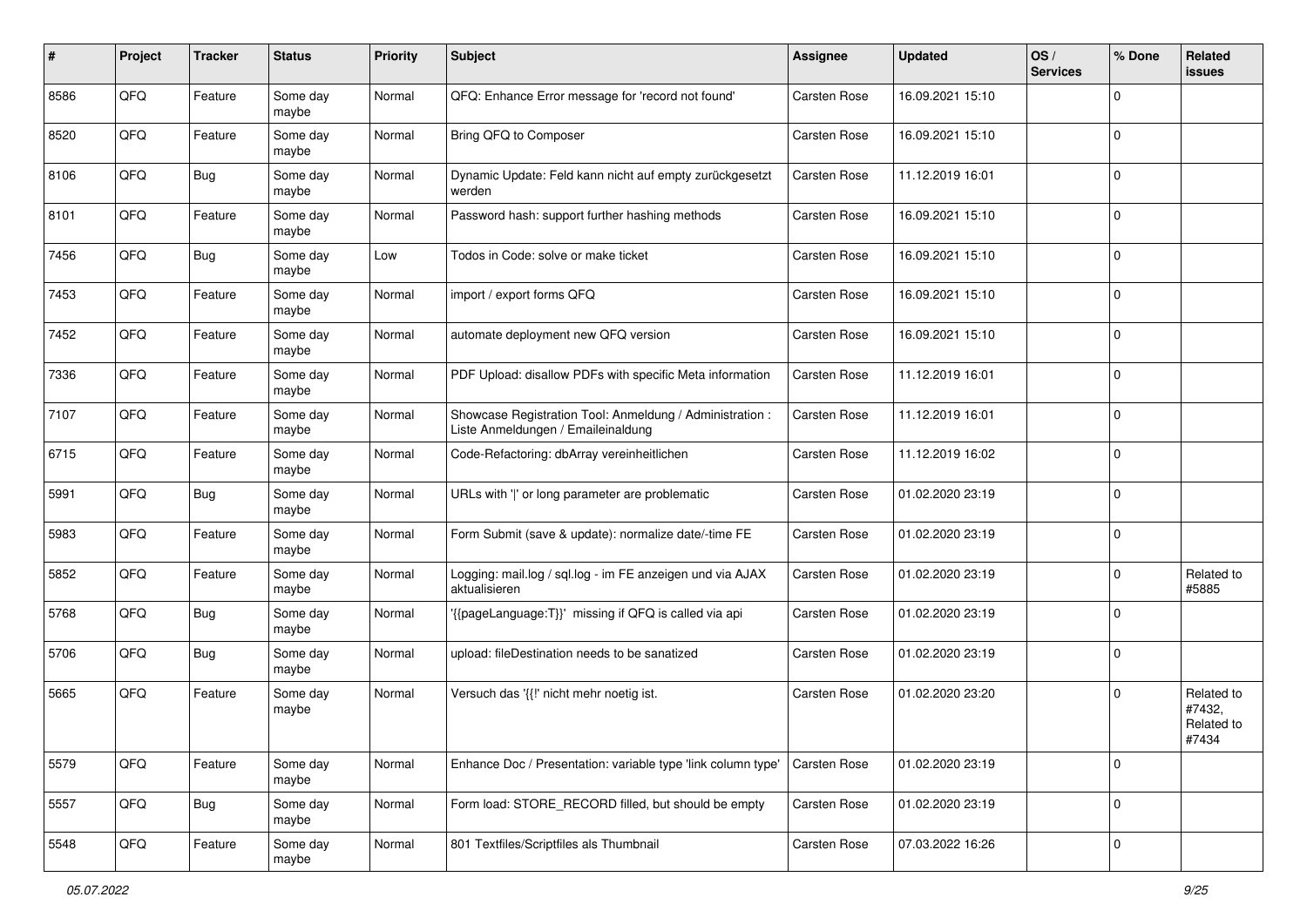| #    | Project | <b>Tracker</b> | <b>Status</b>     | <b>Priority</b> | <b>Subject</b>                                                                                                       | Assignee            | <b>Updated</b>   | OS/<br><b>Services</b> | % Done      | Related<br><b>issues</b>                       |
|------|---------|----------------|-------------------|-----------------|----------------------------------------------------------------------------------------------------------------------|---------------------|------------------|------------------------|-------------|------------------------------------------------|
| 5480 | QFQ     | Feature        | Some day<br>maybe | Normal          | QFQ: Dokumentation mit Screenshots versehen                                                                          | <b>Carsten Rose</b> | 01.02.2020 23:20 |                        | 0           | Related to<br>#9879                            |
| 5428 | QFQ     | Feature        | Some day<br>maybe | Normal          | secure thumbnail: late render on access.                                                                             | Carsten Rose        | 01.02.2020 23:20 |                        | $\mathbf 0$ |                                                |
| 5132 | QFQ     | Feature        | Some day<br>maybe | Normal          | Error Message sendmail missing attachment: more details                                                              | Carsten Rose        | 01.02.2020 23:19 |                        | $\Omega$    |                                                |
| 5021 | QFQ     | <b>Bug</b>     | Some day<br>maybe | Normal          | FE.typ=extra - during save displays error 'datum2' already<br>filled in STORE_SIP - the value is stored nevertheless | <b>Carsten Rose</b> | 01.02.2020 23:19 |                        | $\Omega$    | Related to<br>#3875                            |
| 4956 | QFQ     | Feature        | Some day<br>maybe | Normal          | Sendmail: Benutzerdefinierte Headers                                                                                 | <b>Carsten Rose</b> | 11.12.2019 16:02 |                        | $\Omega$    |                                                |
| 4872 | QFQ     | Feature        | Some day<br>maybe | Normal          | Fields of Typo3 page available in STORE_TYPO3                                                                        | Carsten Rose        | 01.02.2020 23:19 |                        | $\Omega$    |                                                |
| 4869 | QFQ     | Feature        | Some day<br>maybe | Normal          | Dynamic Update (show, hide, readonly?, required?) for<br><b>Template Group Elements</b>                              | Carsten Rose        | 01.02.2020 23:19 |                        | $\Omega$    | Related to<br>#4865                            |
| 4839 | QFQ     | Feature        | Some day<br>maybe | Normal          | qfq-handle in <head> Abschnitt</head>                                                                                | <b>Carsten Rose</b> | 11.12.2019 16:02 |                        | $\mathbf 0$ |                                                |
| 4771 | QFQ     | Bug            | Some day<br>maybe | Normal          | qfq: select-down-values empty after save (edit-form for<br>program administrators)                                   | Carsten Rose        | 01.02.2020 23:20 |                        | $\Omega$    | Related to<br>#4549, Has<br>duplicate<br>#4282 |
| 4757 | QFQ     | Feature        | Some day<br>maybe | Normal          | Test subrecord: download links ok? Links ok?                                                                         | Carsten Rose        | 01.02.2020 23:20 |                        | $\Omega$    |                                                |
| 4659 | QFQ     | <b>Bug</b>     | Some day<br>maybe | Normal          | infoButtonExtra                                                                                                      | Carsten Rose        | 01.02.2020 23:20 |                        | $\mathbf 0$ |                                                |
| 4652 | QFQ     | Feature        | Some day<br>maybe | Normal          | UZH CD: Weiterleitung auf benutzerdefinierte 403/404 Seite                                                           | <b>Carsten Rose</b> | 01.02.2020 23:20 |                        | $\Omega$    |                                                |
| 4651 | QFQ     | Bug            | Some day<br>maybe | Normal          | "Loading document" Modal wird angezeigt bei uzhcd type=2<br>Ansicht                                                  | <b>Carsten Rose</b> | 01.02.2020 23:20 |                        | $\Omega$    |                                                |
| 4650 | QFQ     | Feature        | Some day<br>maybe | Normal          | Convert html to doc/rtf                                                                                              | Carsten Rose        | 01.02.2020 23:20 |                        | $\Omega$    | Related to<br>#10704                           |
| 4606 | QFQ     | Feature        | Some day<br>maybe | Normal          | link: qualifier to render bootstrap button                                                                           | Carsten Rose        | 01.02.2020 23:19 |                        | $\mathbf 0$ |                                                |
| 4583 | QFQ     | Bug            | Some day<br>maybe | Normal          | Dynamic Update bei TypeAhead Feldern                                                                                 | Carsten Rose        | 01.02.2020 23:19 |                        | $\Omega$    |                                                |
| 4549 | QFQ     | <b>Bug</b>     | Some day<br>maybe | Normal          | TemplateGroups: FE.type SELECT loose selected value<br>after save                                                    | Carsten Rose        | 01.02.2020 23:20 |                        | $\Omega$    | Related to<br>#4548,<br>Related to<br>#4771    |
| 4528 | QFG     | Bug            | Some day<br>maybe | Normal          | extraButtonLock mit SQLAhead Bug                                                                                     | Carsten Rose        | 01.02.2020 23:19 |                        | $\mathbf 0$ |                                                |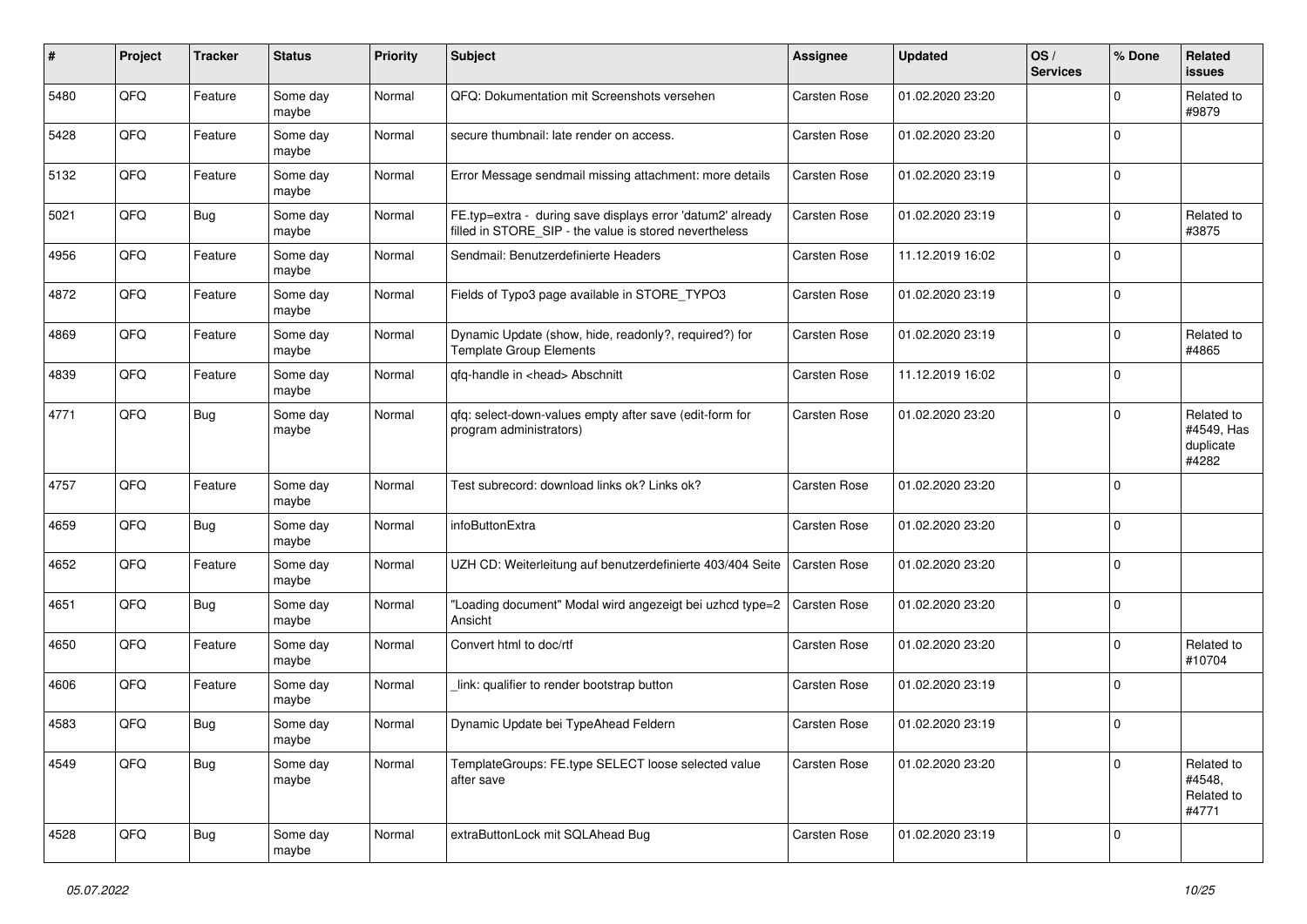| #    | Project | <b>Tracker</b> | <b>Status</b>     | <b>Priority</b> | <b>Subject</b>                                                                                                          | Assignee            | <b>Updated</b>   | OS/<br><b>Services</b> | % Done      | <b>Related</b><br><b>issues</b>             |
|------|---------|----------------|-------------------|-----------------|-------------------------------------------------------------------------------------------------------------------------|---------------------|------------------|------------------------|-------------|---------------------------------------------|
| 4365 | QFQ     | Feature        | Some day<br>maybe | Normal          | Multi Language: new way of config                                                                                       | <b>Carsten Rose</b> | 01.02.2020 23:20 |                        | $\Omega$    |                                             |
| 4349 | QFQ     | Feature        | Some day<br>maybe | Normal          | link download: downloaded external URL to<br>deliver/concatenate - check mimetipe and handle it correctly               | Carsten Rose        | 11.12.2019 16:02 |                        | $\Omega$    |                                             |
| 4343 | QFQ     | Feature        | Some day<br>maybe | Normal          | Link: Classifier to add 'attributes'                                                                                    | Carsten Rose        | 01.02.2020 23:20 |                        | $\Omega$    | Related to<br>#14077                        |
| 4330 | QFQ     | Feature        | Some day<br>maybe | Normal          | Error Message: report missing {{ / }} in sqlUpdate, sqlInsert,<br>sqlDelete, sqlAfter, sqlBefore in FE action elements. | <b>Carsten Rose</b> | 01.02.2020 23:20 |                        | $\Omega$    |                                             |
| 4328 | QFQ     | Bug            | Some day<br>maybe | Normal          | Error Message: Show FE name/number on problems in FE                                                                    | <b>Carsten Rose</b> | 01.02.2020 23:20 |                        | $\Omega$    |                                             |
| 4293 | QFQ     | Bug            | Some day<br>maybe | Normal          | Download broken if token 'd:' is missing - but no error<br>message                                                      | Carsten Rose        | 11.12.2019 16:03 |                        | $\Omega$    | Related to<br>#7514                         |
| 4279 | QFQ     | <b>Bug</b>     | Some day<br>maybe | High            | config.linkVars lost                                                                                                    | Carsten Rose        | 03.05.2021 21:14 |                        | $\Omega$    |                                             |
| 4259 | QFQ     | Feature        | Some day<br>maybe | Normal          | Instant trigger a cron job                                                                                              | Carsten Rose        | 11.12.2019 16:03 |                        | $\Omega$    |                                             |
| 4258 | QFQ     | Feature        | Some day<br>maybe | High            | <b>System Defaults: Forms</b>                                                                                           | Carsten Rose        | 03.05.2021 21:14 |                        | $\mathbf 0$ |                                             |
| 4197 | QFQ     | Feature        | Some day<br>maybe | Normal          | Unit Test fuer JSON Stream von QuickFormQuery.php ><br>doForm()                                                         | Carsten Rose        | 11.12.2019 16:03 |                        | $\Omega$    |                                             |
| 4092 | QFQ     | Bug            | Some day<br>maybe | Normal          | 1) Logging verbessern wann welches FE warum<br>ausgefuehrt wird, 2) Documentation: Best Practice Template<br>Group      | Carsten Rose        | 01.02.2020 23:19 |                        | $\Omega$    | Related to<br>#3504                         |
| 4026 | QFQ     | Feature        | Some day<br>maybe | Normal          | sqlLog.sql: log number of FE.id                                                                                         | Carsten Rose        | 11.12.2019 16:03 |                        | $\Omega$    | Related to<br>#5458                         |
| 4008 | QFQ     | Bug            | Some day<br>maybe | Normal          | FormElemen.type=sendmail: wrong 'TO' if 'real<br>name <rea@mail.to>' is used</rea@mail.to>                              | Carsten Rose        | 11.12.2019 16:03 |                        | $\Omega$    |                                             |
| 3991 | QFQ     | Feature        | Some day<br>maybe | Normal          | report: Columnname '_skipWrap' skips 'fbeg', 'fend'                                                                     | Carsten Rose        | 11.12.2019 16:03 |                        | $\Omega$    |                                             |
| 3990 | QFQ     | Feature        | Some day<br>maybe | High            | custom class definition: add space automatically                                                                        | Carsten Rose        | 03.05.2021 21:14 |                        | $\Omega$    |                                             |
| 3967 | QFQ     | Feature        | Some day<br>maybe | High            | Report: Checkbox, Radio, Dropdown, Input welches ohne<br>Submit funktioniert - 'Inline-Form'                            | <b>Carsten Rose</b> | 03.05.2021 21:14 |                        | $\Omega$    |                                             |
| 3947 | QFQ     | Feature        | Some day<br>maybe | Normal          | Attack detectect: logout current user                                                                                   | Carsten Rose        | 11.12.2019 16:03 |                        | $\Omega$    | Related to<br>#5458,<br>Related to<br>#6299 |
| 3942 | QFQ     | Feature        | Some day<br>maybe | Normal          | Action Elemente: neu generierte IDs via FE weitergeben                                                                  | Carsten Rose        | 11.12.2019 16:03 |                        | $\Omega$    | Related to<br>#3941                         |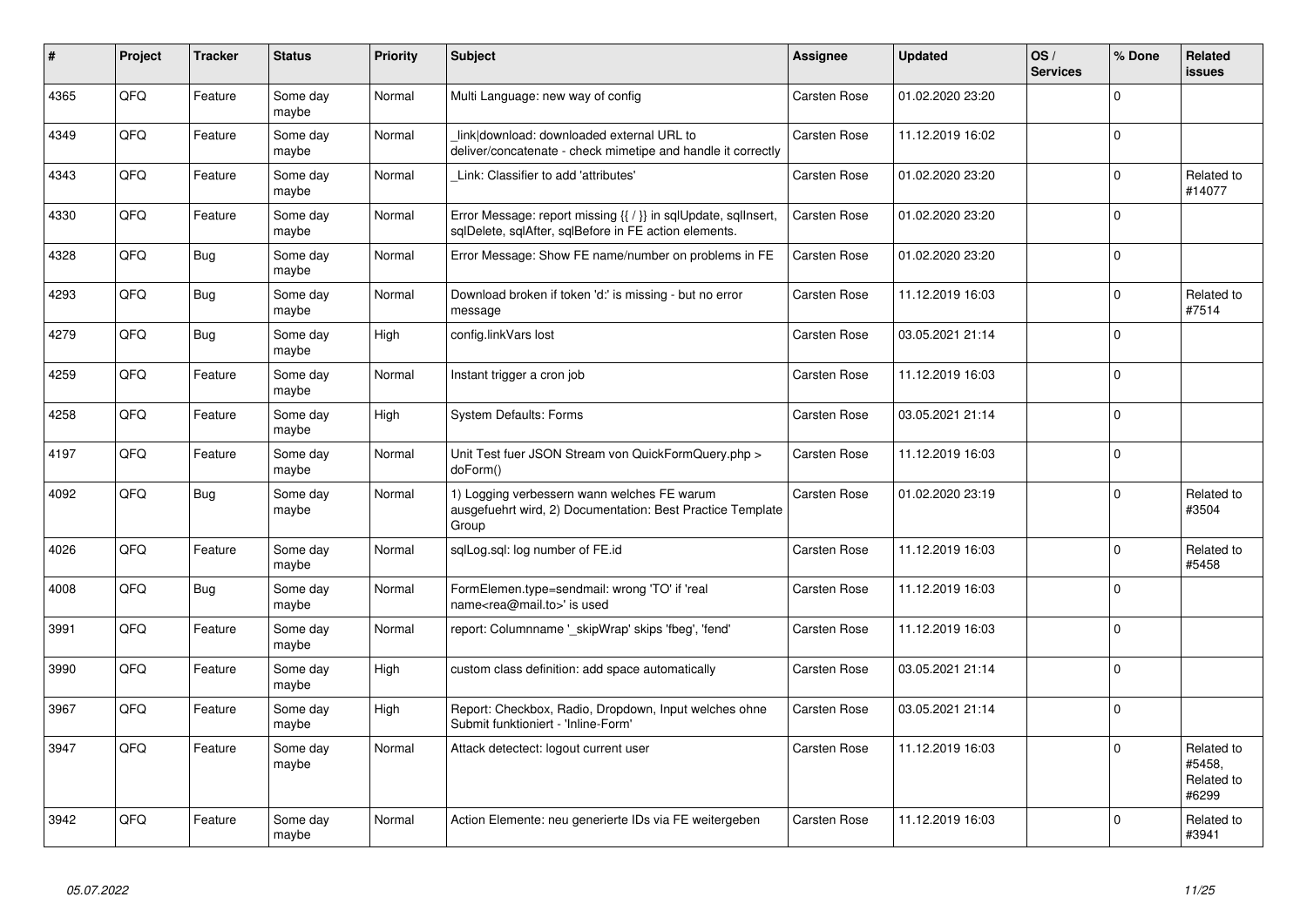| $\pmb{\#}$ | Project | <b>Tracker</b> | <b>Status</b>     | <b>Priority</b> | Subject                                                                                                                                      | <b>Assignee</b>     | <b>Updated</b>   | OS/<br><b>Services</b> | % Done      | Related<br>issues    |
|------------|---------|----------------|-------------------|-----------------|----------------------------------------------------------------------------------------------------------------------------------------------|---------------------|------------------|------------------------|-------------|----------------------|
| 3941       | QFQ     | Feature        | Some day<br>maybe | Normal          | sqlAfter: es sollten mehrere moeglich sein                                                                                                   | <b>Carsten Rose</b> | 11.12.2019 16:03 |                        | 0           | Related to<br>#3942  |
| 3905       | QFQ     | Feature        | Some day<br>maybe | Normal          | Documentation: Best Practice anhand eines Online<br>Bewerbungstools                                                                          | <b>Carsten Rose</b> | 11.12.2019 16:03 |                        | $\mathbf 0$ |                      |
| 3900       | QFQ     | Feature        | Some day<br>maybe | Normal          | Extend documentation of 'Copy / Paste'                                                                                                       | <b>Carsten Rose</b> | 11.12.2019 16:03 |                        | 0           | Related to<br>#3899  |
| 3895       | QFQ     | <b>Bug</b>     | Some day<br>maybe | Normal          | typeahead pedantic: on lehrkredit Idap webpass - if only one<br>person is in dropdown, such person can't be selected                         | <b>Carsten Rose</b> | 11.12.2019 16:03 |                        | $\mathbf 0$ |                      |
| 3882       | QFQ     | Bug            | Some day<br>maybe | Normal          | templateGroup: disable 'add' if limit is reached - funktioniert<br>nicht wenn bereits records existierten                                    | <b>Carsten Rose</b> | 11.12.2019 16:03 |                        | $\mathbf 0$ |                      |
| 3877       | QFQ     | Feature        | Some day<br>maybe | Normal          | FormEditor: die Felder die aktuell nicht gebraucht werden<br>nur auf readonly/disabled setzen (nicht ausblenden > das<br>irritiert.          | <b>Carsten Rose</b> | 11.12.2019 16:03 |                        | $\Omega$    |                      |
| 3848       | QFQ     | Feature        | Some day<br>maybe | High            | Antivirus check fuer Upload files in qfq?                                                                                                    | <b>Carsten Rose</b> | 03.05.2021 21:14 |                        | $\Omega$    | Related to<br>#4131  |
| 3811       | QFQ     | Bug            | Some day<br>maybe | Normal          | Dynamic Update: extraButtonInfo - Text aktualisieren                                                                                         | <b>Carsten Rose</b> | 11.12.2019 16:03 |                        | 0           | Related to<br>#11517 |
| 3750       | QFQ     | Bug            | Some day<br>maybe | Normal          | FE in a row: if one violates check, all are red                                                                                              | <b>Carsten Rose</b> | 11.12.2019 16:03 |                        | $\Omega$    |                      |
| 3708       | QFQ     | Feature        | Some day<br>maybe | Normal          | Form: input - 'specialchars', 'none'  gewisse tags<br>erlauben, andere verbieten                                                             | <b>Carsten Rose</b> | 11.12.2019 16:02 |                        | $\Omega$    | Related to<br>#14320 |
| 3682       | QFQ     | Bug            | Some day<br>maybe | Normal          | Dynamic update: Radio buttons                                                                                                                | <b>Carsten Rose</b> | 11.12.2019 16:02 |                        | $\Omega$    |                      |
| 3677       | QFQ     | Feature        | Some day<br>maybe | Normal          | wkhtmltopdf: FE User access prohibited, if client IP changes<br>\$TYPO3_CONF_VARS[FE][lockIP]                                                | <b>Carsten Rose</b> | 11.12.2019 16:02 |                        | $\Omega$    |                      |
| 3666       | QFQ     | Feature        | Some day<br>maybe | Normal          | a) Performance Messung: mysql_real_escape_string() im<br>Vergleich zu str_replace(), b) doppeltes Aufrufen von<br>mysql_real_escape_string() | <b>Carsten Rose</b> | 11.12.2019 16:02 |                        | $\Omega$    |                      |
| 3588       | QFQ     | Bug            | Some day<br>maybe | Normal          | templateGroup: versteckte Elemente werden weiterhin<br>gespeichert.                                                                          | <b>Carsten Rose</b> | 11.12.2019 16:02 |                        | $\Omega$    |                      |
| 3570       | QFQ     | <b>Bug</b>     | Some day<br>maybe | High            | Formular mit prmitnew permitEdit=Always wird nicht<br>aufgerufen (ist leer)                                                                  | Carsten Rose        | 03.05.2021 21:14 |                        | $\Omega$    |                      |
| 3537       | QFQ     | Feature        | Some day<br>maybe | Low             | SHOW COLUMNS FROM tableName - Extend '{{!'<br>definition                                                                                     | Carsten Rose        | 11.12.2019 16:02 |                        | $\Omega$    |                      |
| 3458       | QFQ     | Feature        | Some day<br>maybe | Normal          | Display 'Edit Form Element'-Checkbox on form: should<br>depend on FE Group                                                                   | <b>Carsten Rose</b> | 11.12.2019 16:02 |                        | $\mathbf 0$ | Related to<br>#3447  |
| 3457       | QFQ     | Feature        | Some day<br>maybe | Normal          | LDAP: concat multi values to one single entry                                                                                                | <b>Carsten Rose</b> | 11.12.2019 16:02 |                        | $\mathbf 0$ |                      |
| 3402       | QFG     | Feature        | Some day<br>maybe | Normal          | Syntax Highlighting via CodeMirror                                                                                                           | Carsten Rose        | 11.12.2019 16:02 |                        | 100         | Related to<br>#3207  |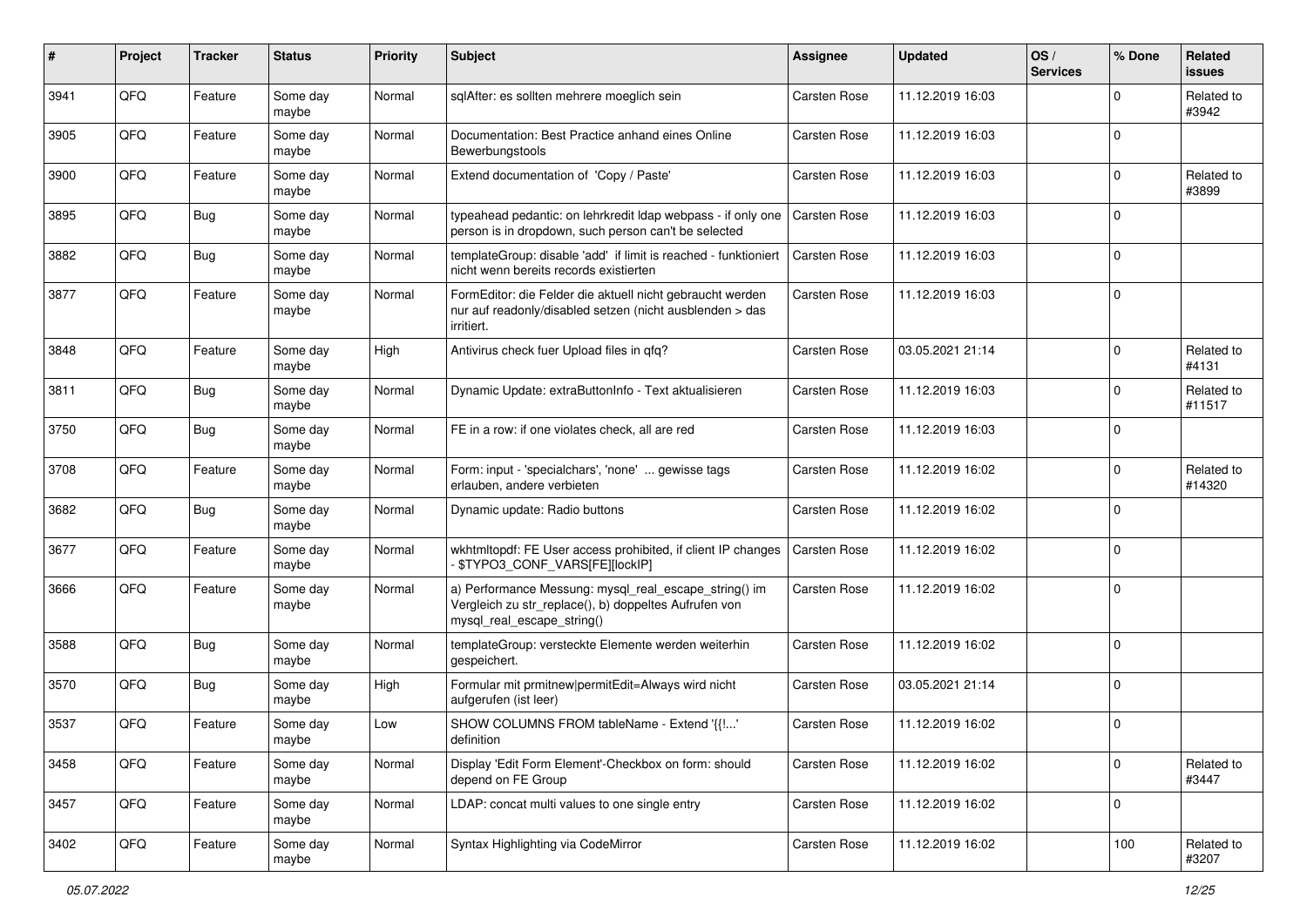| $\vert$ # | Project | <b>Tracker</b> | <b>Status</b>     | <b>Priority</b> | <b>Subject</b>                                                                                                                | Assignee            | <b>Updated</b>   | OS/<br><b>Services</b> | % Done      | Related<br><b>issues</b>                    |
|-----------|---------|----------------|-------------------|-----------------|-------------------------------------------------------------------------------------------------------------------------------|---------------------|------------------|------------------------|-------------|---------------------------------------------|
| 3385      | QFQ     | Feature        | Some day<br>maybe | Normal          | templateGroup: insert/update/delete non primary records                                                                       | <b>Carsten Rose</b> | 11.12.2019 16:02 |                        | $\Omega$    |                                             |
| 3350      | QFQ     | Feature        | Some day<br>maybe | Normal          | FormEditor: Hilfetext hinter 'checktype'                                                                                      | Carsten Rose        | 11.12.2019 16:02 |                        | $\Omega$    |                                             |
| 3349      | QFQ     | Bug            | Some day<br>maybe | Normal          | config.qfq.ini: a) vertraegt keine '=' im Value (z.B. Passwort),<br>b) Values sollten in ticks einschliessbar sein (spaces, ) | <b>Carsten Rose</b> | 11.12.2019 16:02 |                        | $\Omega$    |                                             |
| 3332      | QFQ     | Feature        | Some day<br>maybe | Normal          | Uploads: Thumbnails, Details zum hochgeladenen File                                                                           | Carsten Rose        | 11.12.2019 16:02 |                        | $\Omega$    | Related to<br>#3264,<br>Related to<br>#5333 |
| 3331      | QFQ     | Feature        | Some day<br>maybe | Normal          | Default Tooltip fuer page? Links: mit Form und Record ID                                                                      | <b>Carsten Rose</b> | 11.12.2019 16:02 |                        | $\Omega$    |                                             |
| 3291      | QFQ     | Feature        | Some day<br>maybe | Normal          | AutoCron websiteToken                                                                                                         | Carsten Rose        | 11.12.2019 16:02 |                        | $\Omega$    | Related to<br>#4250                         |
| 3285      | QFQ     | Feature        | Some day<br>maybe | Normal          | Zeichenlimit pro Feld: textarea / editor                                                                                      | Carsten Rose        | 11.12.2019 16:02 |                        | $\Omega$    |                                             |
| 3273      | QFQ     | Feature        | Some day<br>maybe | Low             | Dirty Flag in Form                                                                                                            | <b>Carsten Rose</b> | 11.12.2019 16:02 |                        | $\Omega$    |                                             |
| 3267      | QFQ     | Feature        | Some day<br>maybe | Normal          | 2 Forms auf einer Seite: real + Read only                                                                                     | Carsten Rose        | 11.12.2019 16:03 |                        | $\Omega$    |                                             |
| 3216      | QFQ     | Feature        | Some day<br>maybe | Normal          | dynamic update für checkbox label2                                                                                            | Carsten Rose        | 11.12.2019 16:03 |                        | $\Omega$    | Related to<br>#2081                         |
| 3130      | QFQ     | Bug            | Some day<br>maybe | Normal          | Debug Info's nicht korrekt nach 'New > Save'.                                                                                 | <b>Carsten Rose</b> | 11.12.2019 16:03 |                        | $\Omega$    | Related to<br>#3253                         |
| 3109      | QFQ     | Bug            | Some day<br>maybe | High            | RealUrl: Links werden nicht korrekt gerendert                                                                                 | Carsten Rose        | 03.05.2021 21:14 |                        | $\Omega$    |                                             |
| 3061      | QFQ     | Bug            | Some day<br>maybe | High            | winstitute: mysql connection durcheinander - nmhp17<br>(ag7)/QFQ arbeitet mit DB/Tabellen von biostat.                        | <b>Carsten Rose</b> | 03.05.2021 21:14 |                        | $\mathbf 0$ |                                             |
| 2995      | QFQ     | Feature        | Some day<br>maybe | Normal          | Dropdown JQuery Plugin: 'chosen' - Moeglichkeit um Select<br>Listen mehr Funktion zu geben. Kein Bootstrap noetig.            | Carsten Rose        | 11.12.2019 16:03 |                        | $\Omega$    |                                             |
| 2643      | QFQ     | <b>Bug</b>     | Some day<br>maybe | Normal          | Zend / PHP Webinars anschauen                                                                                                 | Carsten Rose        | 01.02.2020 15:56 |                        | $\Omega$    |                                             |
| 2084      | QFQ     | Feature        | Some day<br>maybe | Normal          | Mailto mit encryption: Subrecord                                                                                              | <b>Carsten Rose</b> | 11.12.2019 16:03 |                        | $\Omega$    | Related to<br>#2082                         |
| 1946      | QFQ     | Feature        | Some day<br>maybe | Normal          | Kontrolle ob der ReadOnly Modus bei den<br>Formularelementen korrekt implementiert ist                                        | Carsten Rose        | 11.12.2019 16:03 |                        | $\Omega$    |                                             |
| 1635      | QFQ     | Feature        | Some day<br>maybe | Normal          | QFQ Extension content record: weitere Optionen<br>einblenden.                                                                 | <b>Carsten Rose</b> | 11.12.2019 16:03 |                        | $\Omega$    |                                             |
| 12584     | QFQ     | Feature        | Feedback          | Normal          | T3 v10 migration script: replace alias-patterns (v11)                                                                         | <b>Carsten Rose</b> | 28.05.2022 11:12 |                        | 100         |                                             |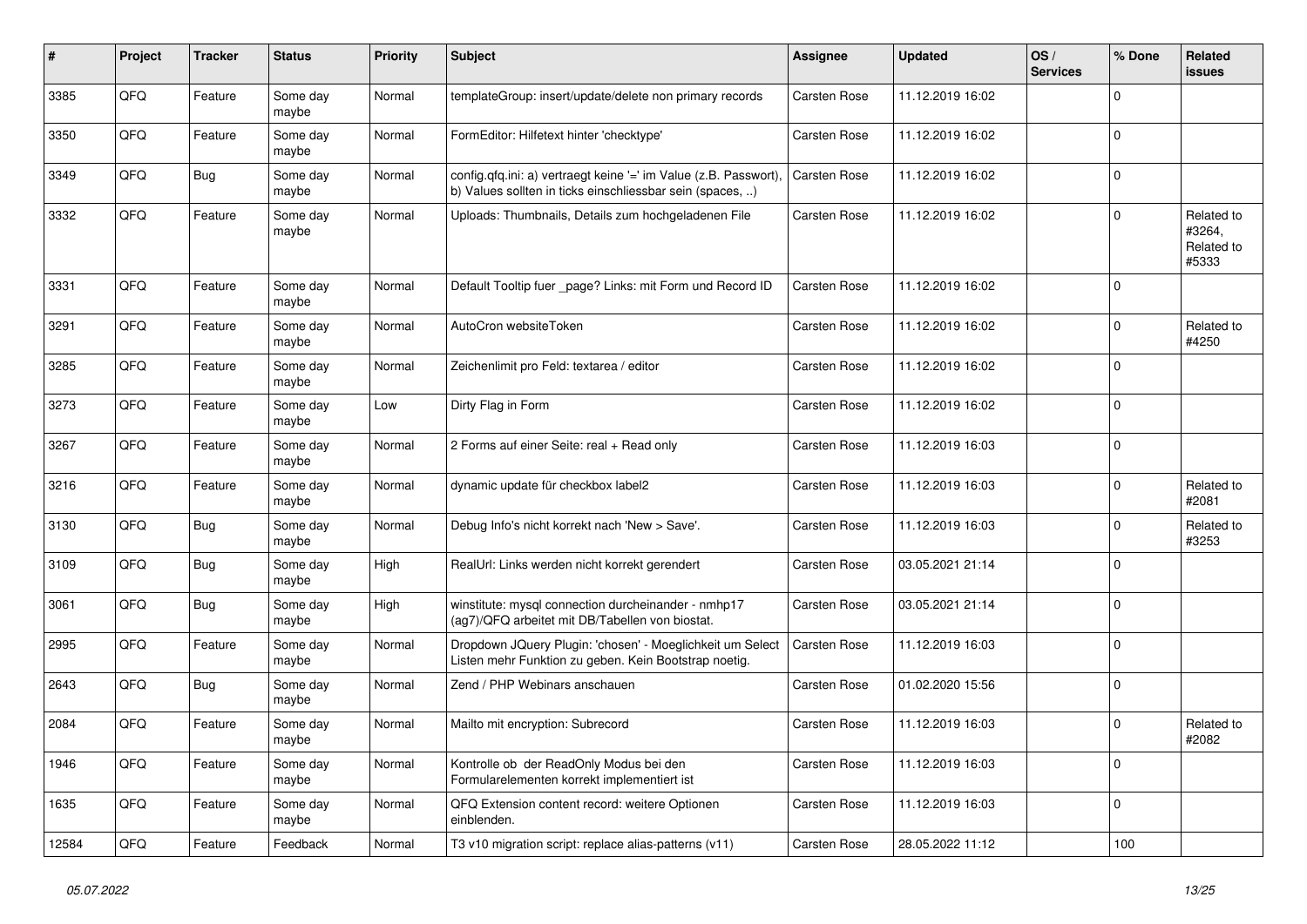| $\vert$ # | Project | <b>Tracker</b> | <b>Status</b>              | <b>Priority</b> | <b>Subject</b>                                                      | <b>Assignee</b>     | Updated          | OS/<br><b>Services</b> | % Done      | Related<br><b>issues</b>                                                                                                       |
|-----------|---------|----------------|----------------------------|-----------------|---------------------------------------------------------------------|---------------------|------------------|------------------------|-------------|--------------------------------------------------------------------------------------------------------------------------------|
| 12546     | QFQ     | <b>Bug</b>     | Feedback                   | Normal          | Branch 'Development' - Unit Tests mit dirty workaround<br>angepasst | Carsten Rose        | 19.03.2022 17:48 |                        | $\Omega$    |                                                                                                                                |
| 5894      | QFQ     | Feature        | Feedback                   | Normal          | Typeahead in Report: show/hide rows dynamically                     | Carsten Rose        | 18.02.2022 08:50 |                        | $\mathbf 0$ | Related to<br>#5893,<br>Related to<br>#5885                                                                                    |
| 13566     | QFQ     | Feature        | Ready to sync<br>(develop) | Normal          | Delete config-example.qfq.php file                                  | Carsten Rose        | 23.12.2021 09:25 |                        | $\mathbf 0$ |                                                                                                                                |
| 14323     | QFQ     | Bug            | In Progress                | Normal          | Report: render=both single - no impact                              | <b>Carsten Rose</b> | 19.06.2022 18:31 |                        | $\mathbf 0$ |                                                                                                                                |
| 14175     | QFQ     | Bug            | In Progress                | Normal          | Opening a form with no QFQ Session cookie fails                     | Carsten Rose        | 03.06.2022 10:40 |                        | $\mathbf 0$ |                                                                                                                                |
| 13330     | QFQ     | Feature        | In Progress                | Normal          | Multi Form: Upload                                                  | Carsten Rose        | 07.11.2021 12:40 |                        | 50          | Related to<br>#9706                                                                                                            |
| 12440     | QFQ     | Feature        | In Progress                | Normal          | Typo3 V10 upgrade (durchfuehren und testen)                         | Carsten Rose        | 21.03.2022 09:53 |                        | 50          | Related to<br>#12357,<br>Related to<br>#12067,<br>Related to<br>#10661                                                         |
| 12439     | QFQ     | Feature        | In Progress                | Normal          | TinyMCE Paste from Word & Character Count/Limit                     | <b>Carsten Rose</b> | 05.05.2021 22:15 |                        | $\mathbf 0$ |                                                                                                                                |
| 11980     | QFQ     | Feature        | In Progress                | Normal          | protected verzeichnis MUSS geschützt werden                         | Carsten Rose        | 07.09.2021 13:30 |                        | $\mathbf 0$ |                                                                                                                                |
| 11517     | QFQ     | <b>Bug</b>     | In Progress                | Normal          | extraButtonInfo Broken for multiple FormElements                    | <b>Carsten Rose</b> | 12.05.2022 13:12 |                        | $\mathbf 0$ | Related to<br>#7890,<br>Related to<br>#3811, Has<br>duplicate<br>#10905, Has<br>duplicate<br>#10553, Has<br>duplicate<br>#6779 |
| 11076     | QFQ     | Feature        | In Progress                | Normal          | SELECT  AS _websocket                                               | Carsten Rose        | 30.08.2020 17:49 |                        | $\Omega$    | Related to<br>#13354                                                                                                           |
| 10793     | QFQ     | Feature        | In Progress                | Normal          | <b>Update NPM Packages</b>                                          | Carsten Rose        | 07.09.2021 13:25 |                        | 30          |                                                                                                                                |
| 10661     | QFQ     | <b>Bug</b>     | In Progress                | Normal          | Typo3 Warnungen                                                     | Carsten Rose        | 07.09.2021 13:23 |                        | $\mathbf 0$ | Related to<br>#12440                                                                                                           |
| 10443     | QFQ     | Feature        | In Progress                | Normal          | Konzept_api / _live                                                 | Carsten Rose        | 07.05.2020 09:39 |                        | 0           |                                                                                                                                |
| 9789      | QFQ     | <b>Bug</b>     | In Progress                | High            | Record Lock: release to early on 'leave page'                       | Carsten Rose        | 10.01.2022 09:25 |                        | 100         | Related to<br>#10081,<br>Related to<br>#9173,<br>Related to<br>#8702                                                           |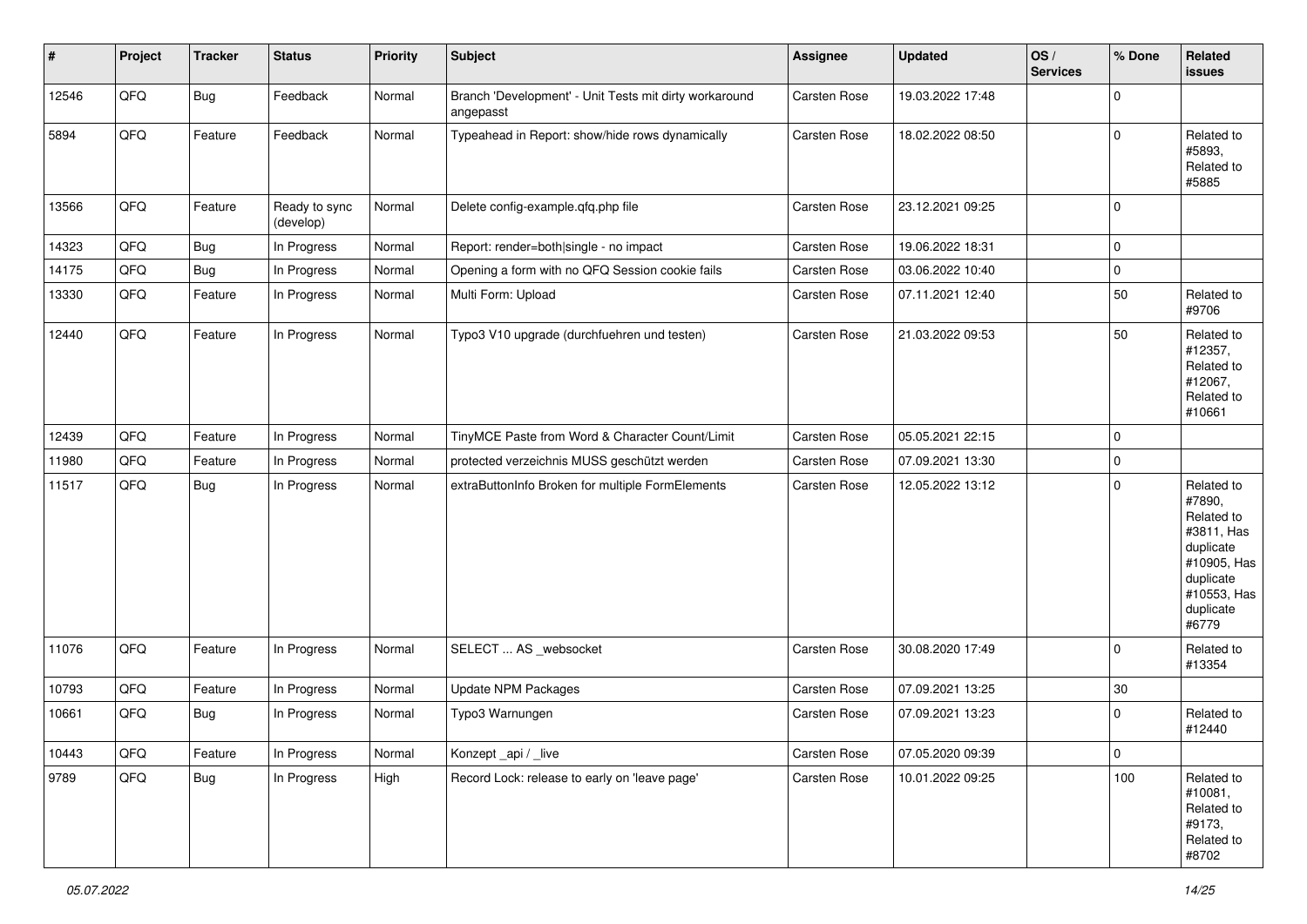| #     | Project | <b>Tracker</b> | <b>Status</b> | <b>Priority</b> | Subject                                                                                 | <b>Assignee</b>     | <b>Updated</b>   | OS/<br><b>Services</b> | % Done      | Related<br>issues                                                      |
|-------|---------|----------------|---------------|-----------------|-----------------------------------------------------------------------------------------|---------------------|------------------|------------------------|-------------|------------------------------------------------------------------------|
| 9691  | QFQ     | <b>Bug</b>     | In Progress   | Normal          | Checkbox: dynamic update > readonly                                                     | Carsten Rose        | 01.02.2020 23:22 |                        | 50          | Related to<br>#9834                                                    |
| 9517  | QFQ     | Feature        | In Progress   | High            | Input multiple tags with typeahead                                                      | Carsten Rose        | 03.05.2021 21:14 |                        | 40          | Related to<br>#10150                                                   |
| 6250  | QFQ     | Feature        | In Progress   | Normal          | Enhance layout: a) Subrecord, b) Subrecord-Title                                        | Carsten Rose        | 01.02.2020 23:22 |                        | 0           | Related to<br>#5391                                                    |
| 5695  | QFQ     | Feature        | In Progress   | Normal          | Multiform                                                                               | <b>Carsten Rose</b> | 02.01.2021 18:38 |                        | $\mathbf 0$ |                                                                        |
| 12463 | QFQ     | Bug            | ToDo          | High            | QFQ Function: 'function' and 'sql' on same level - output of<br>sal is shown two times. | Carsten Rose        | 15.12.2021 16:31 |                        | $\Omega$    |                                                                        |
| 12395 | QFQ     | Bug            | ToDo          | High            | QFQ Function: Result two times shown                                                    | Carsten Rose        | 18.02.2022 08:59 |                        | $\Omega$    |                                                                        |
| 14371 | QFQ     | Feature        | Priorize      | Normal          | LDAP via REPORT                                                                         | Carsten Rose        | 19.06.2022 16:37 |                        | $\Omega$    |                                                                        |
| 14290 | QFQ     | Feature        | Priorize      | Normal          | FormEditor: Show Table Definition                                                       | Carsten Rose        | 19.06.2022 16:37 |                        | $\Omega$    |                                                                        |
| 14283 | QFQ     | <b>Bug</b>     | Priorize      | Normal          | HEIC / HEIF convert doesn't trigger                                                     | <b>Carsten Rose</b> | 19.06.2022 16:37 |                        | 0           |                                                                        |
| 12504 | QFQ     | Feature        | Priorize      | Normal          | sql.log: report fe.id                                                                   | <b>Carsten Rose</b> | 05.05.2021 22:09 |                        | $\Omega$    |                                                                        |
| 12503 | QFQ     | Feature        | Priorize      | Normal          | Detect dangerous UPDATE statement with missing WHERE                                    | Carsten Rose        | 05.05.2021 22:09 |                        | $\mathbf 0$ |                                                                        |
| 12452 | QFQ     | Feature        | Priorize      | Normal          | BaseURL: alsways with '/' at the end                                                    | Carsten Rose        | 19.06.2022 13:45 |                        | $\Omega$    | Related to<br>#10782                                                   |
| 12325 | QFQ     | <b>Bug</b>     | Priorize      | Normal          | MultiDB form.dblndex not working for report syntax                                      | <b>Carsten Rose</b> | 07.09.2021 13:37 |                        | $\Omega$    | Related to<br>#12145,<br>Related to<br>#12314                          |
| 11320 | QFQ     | Feature        | Priorize      | Normal          | Typo3 Version 10 support                                                                | Carsten Rose        | 05.05.2021 22:09 |                        | $\Omega$    |                                                                        |
| 10015 | QFQ     | Feature        | Priorize      | Normal          | Monospace in Textarea                                                                   | <b>Carsten Rose</b> | 03.02.2020 13:40 |                        | 0           |                                                                        |
| 10012 | QFQ     | Feature        | Priorize      | Normal          | redirectAllMailTo: {{beEmail:T}}                                                        | Carsten Rose        | 08.05.2021 09:54 |                        | 0           | Related to<br>#12412,<br>Related to<br>#12413,<br>Related to<br>#10011 |
| 10011 | QFQ     | Feature        | Priorize      | Normal          | Offer new STORE_TYPO3 Variable 'beUser', 'beEmail'                                      | <b>Carsten Rose</b> | 08.05.2021 09:51 |                        | $\Omega$    | Related to<br>#10012,<br>Related to<br>#12511                          |
| 10005 | QFQ     | Feature        | Priorize      | Normal          | Report / special column name:  AS _calendar                                             | Carsten Rose        | 03.06.2020 17:28 |                        | $\mathbf 0$ |                                                                        |
| 9975  | QFQ     | <b>Bug</b>     | Priorize      | Normal          | Dropdown Menu: 'r:3' broken                                                             | Carsten Rose        | 01.02.2020 10:13 |                        | 0           |                                                                        |
| 9968  | QFQ     | Feature        | Priorize      | Normal          | Tooltip in Links for Developer                                                          | <b>Carsten Rose</b> | 01.02.2020 23:17 |                        | $\mathbf 0$ |                                                                        |
| 9958  | QFQ     | <b>Bug</b>     | Priorize      | Normal          | Broken subrecord query: no error message                                                | Carsten Rose        | 05.02.2021 15:15 |                        | 0           |                                                                        |
| 9947  | QFG     | Bug            | Priorize      | Normal          | Unwanted error message if missing 'typeAheadSqlPrefetch'                                | <b>Carsten Rose</b> | 01.02.2020 10:13 |                        | 0           |                                                                        |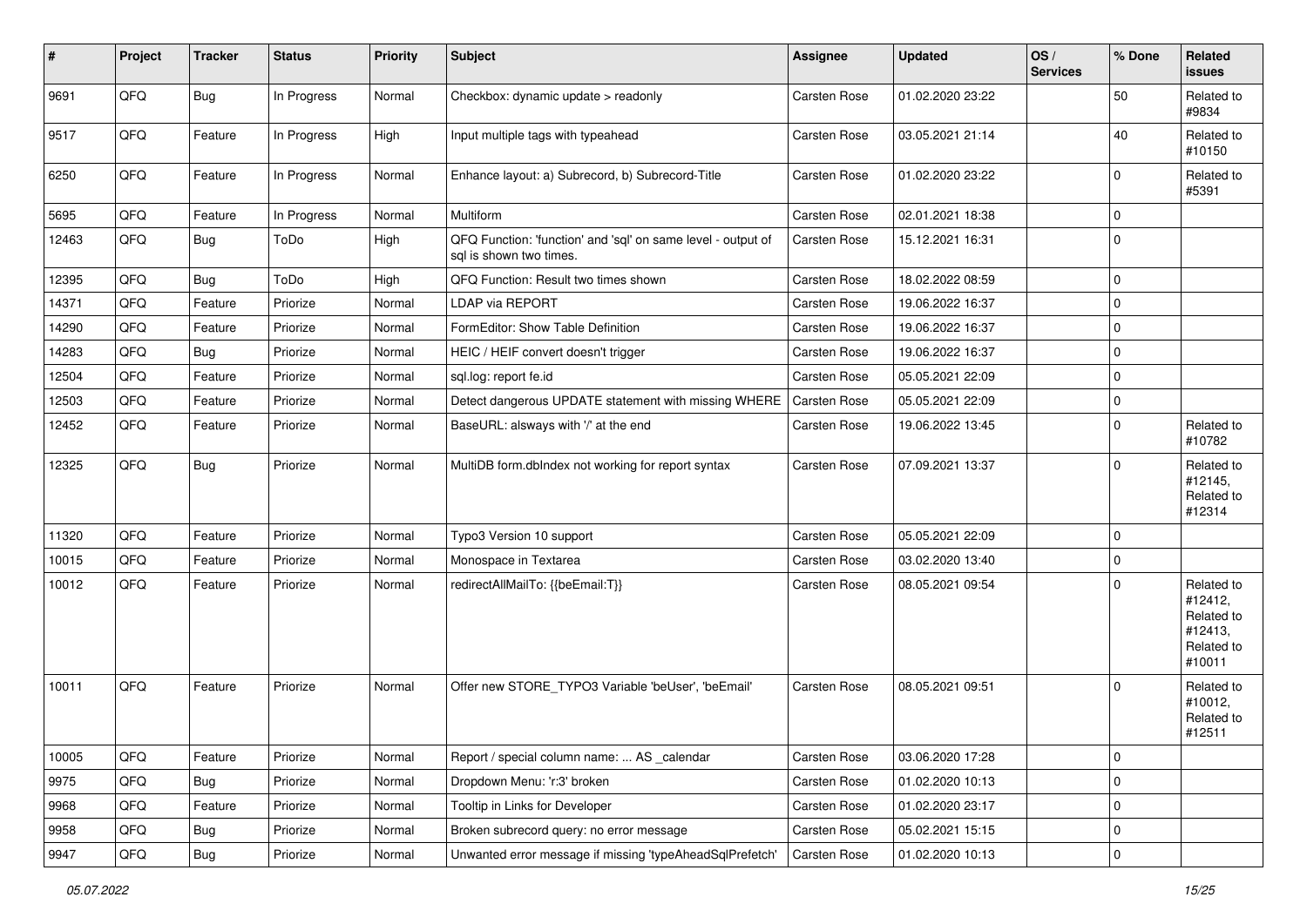| ∦    | Project | <b>Tracker</b> | <b>Status</b> | Priority | Subject                                                                                                  | Assignee            | <b>Updated</b>   | OS/<br><b>Services</b> | % Done      | Related<br><b>issues</b>                                                |
|------|---------|----------------|---------------|----------|----------------------------------------------------------------------------------------------------------|---------------------|------------------|------------------------|-------------|-------------------------------------------------------------------------|
| 9928 | QFQ     | Feature        | Priorize      | Normal   | SpecialColumnName: a) Deprecated: ' AS "_+tag " ', b)<br>New: ' AS "_ <tag1><tag2>"'</tag2></tag1>       | <b>Carsten Rose</b> | 01.02.2020 23:17 |                        | $\Omega$    | Related to<br>#9929                                                     |
| 9900 | QFQ     | Feature        | Priorize      | Normal   | Generic API Call: tt-content record >> JSON                                                              | Carsten Rose        | 01.02.2020 10:13 |                        | $\Omega$    |                                                                         |
| 9862 | QFQ     | Bug            | Priorize      | Normal   | Failed writing to sql mail qfq.log should throw an exception                                             | <b>Carsten Rose</b> | 01.02.2020 10:13 |                        | $\mathbf 0$ |                                                                         |
| 9834 | QFQ     | Bug            | Priorize      | Normal   | Input elements with tag 'disabled' are missing on<br>form-submit: server option 'processReadOnly' broken | Carsten Rose        | 07.12.2021 16:43 |                        | $\Omega$    | Related to<br>#9691,<br>Related to<br>#5305, Has<br>duplicate<br>#12331 |
| 9668 | QFQ     | Feature        | Priorize      | Normal   | Form.mode: rename 'hidden' to 'hide'                                                                     | Carsten Rose        | 05.05.2021 22:14 |                        | $\Omega$    | Related to<br>#6437                                                     |
| 9534 | QFQ     | Bug            | Priorize      | Urgent   | FE.type=upload: 'Unknown Mode: ID"                                                                       | Carsten Rose        | 03.05.2021 21:14 |                        | $\Omega$    | Related to<br>#9532                                                     |
| 9394 | QFQ     | Feature        | Priorize      | Normal   | REST: allow for non numerical ids in get requests                                                        | Carsten Rose        | 05.05.2021 22:10 |                        | $\Omega$    |                                                                         |
| 9346 | QFQ     | Feature        | Priorize      | Normal   | beforeSave: check if an upload is given                                                                  | Carsten Rose        | 11.06.2021 21:18 |                        | $\mathbf 0$ |                                                                         |
| 9173 | QFQ     | <b>Bug</b>     | Priorize      | Urgent   | Stale Record Lock: Firefox                                                                               | Carsten Rose        | 03.05.2021 21:14 |                        | $\mathbf 0$ | Related to<br>#9789                                                     |
| 9121 | QFQ     | Bug            | Priorize      | High     | sip links have r and __dbIndexData set                                                                   | Carsten Rose        | 12.06.2021 10:41 |                        | $\mathbf 0$ |                                                                         |
| 8963 | QFQ     | Feature        | Priorize      | Normal   | Setting values in a store: flexible way                                                                  | Carsten Rose        | 05.05.2021 22:10 |                        | $\Omega$    | Related to<br>#8975                                                     |
| 8585 | QFQ     | Feature        | Priorize      | Normal   | Enhance Error message for 'unknown form'                                                                 | Carsten Rose        | 01.02.2020 10:13 |                        | $\Omega$    |                                                                         |
| 8584 | QFQ     | Feature        | Priorize      | Normal   | FE 'Action' - never assign to Container (except Template<br>Group)                                       | <b>Carsten Rose</b> | 01.02.2020 10:13 |                        | 0           |                                                                         |
| 8277 | QFQ     | Feature        | Priorize      | Normal   | fe.parameter.default=                                                                                    | Carsten Rose        | 01.02.2020 23:17 |                        | $\Omega$    | Related to<br>#8113                                                     |
| 8204 | QFQ     | Feature        | Priorize      | High     | Position 'required mark'                                                                                 | Carsten Rose        | 16.06.2021 13:44 |                        | $\mathbf 0$ |                                                                         |
| 8082 | QFQ     | Feature        | Priorize      | High     | Contact form without saving record                                                                       | Carsten Rose        | 07.12.2021 15:20 |                        | $\mathbf 0$ | Related to<br>#8587,<br><b>Blocks</b><br>#11850                         |
| 8044 | QFQ     | Feature        | Priorize      | Normal   | Transaction: a) Form, b) Report                                                                          | Carsten Rose        | 05.05.2021 22:14 |                        | $\Omega$    | Related to<br>#8043                                                     |
| 8037 | QFQ     | <b>Bug</b>     | Priorize      | Normal   | FE.type=upload (advanced mode): {{slaveld:V}} missing<br>during dynamic update                           | Carsten Rose        | 01.02.2020 10:13 |                        | $\mathbf 0$ |                                                                         |
| 8034 | QFQ     | Feature        | Priorize      | Normal   | FormElement 'data': 22.22.2222 should not be accepted                                                    | Carsten Rose        | 01.02.2020 10:13 |                        | $\mathbf 0$ |                                                                         |
| 7656 | QFQ     | Bug            | Priorize      | Normal   | FE with required, 'pattern' and 'extraButtonLock': always<br>complain about missing value                | Carsten Rose        | 01.02.2020 10:13 |                        | 0           |                                                                         |
| 7630 | QFQ     | Feature        | Priorize      | Normal   | detailed error message for simple upload                                                                 | Carsten Rose        | 01.02.2020 10:13 |                        | 0           |                                                                         |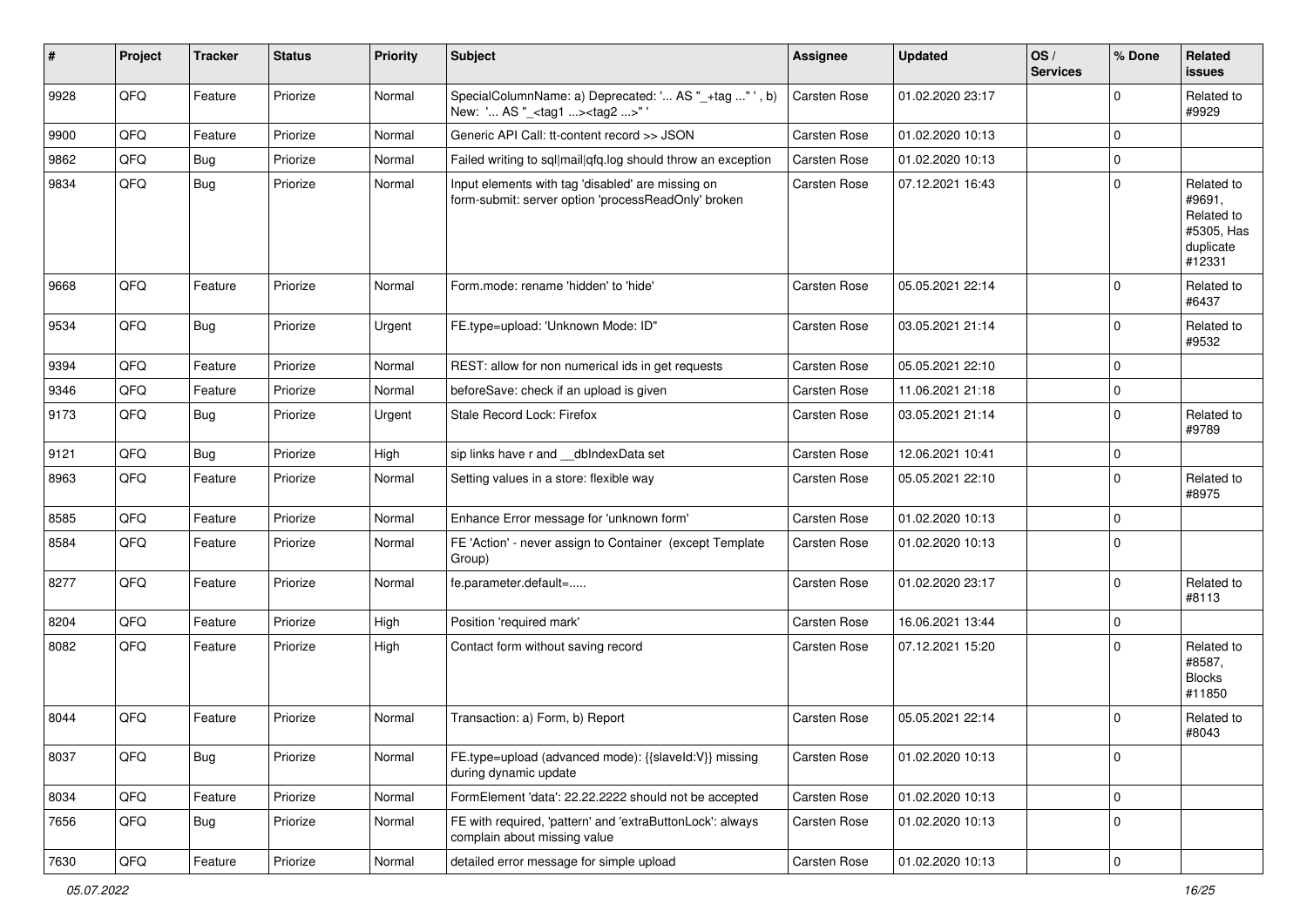| #     | Project | <b>Tracker</b> | <b>Status</b> | <b>Priority</b> | <b>Subject</b>                                                                        | <b>Assignee</b>     | <b>Updated</b>   | OS/<br><b>Services</b> | % Done              | Related<br>issues                                                      |
|-------|---------|----------------|---------------|-----------------|---------------------------------------------------------------------------------------|---------------------|------------------|------------------------|---------------------|------------------------------------------------------------------------|
| 7616  | QFQ     | Bug            | Priorize      | Normal          | Selectlist with Enum & Dynamic Update                                                 | <b>Carsten Rose</b> | 01.02.2020 10:13 |                        | 0                   |                                                                        |
| 7522  | QFQ     | Feature        | Priorize      | Normal          | Inserting default index.html to folder (Avoid Apache<br>Indexing)                     | <b>Carsten Rose</b> | 01.02.2020 10:13 |                        | $\mathbf 0$         |                                                                        |
| 7290  | QFQ     | Feature        | Priorize      | Normal          | FormEditor: title as textarea if LEN(title)>60                                        | Carsten Rose        | 01.02.2020 10:13 |                        | $\mathbf 0$         | Blocked by<br>#7682                                                    |
| 7217  | QFQ     | Feature        | Priorize      | Normal          | Download: notice User if `_sip=?` is missing                                          | Carsten Rose        | 01.02.2020 10:13 |                        | $\mathbf 0$         |                                                                        |
| 6998  | QFQ     | Feature        | Priorize      | Normal          | Form: with debug=on show column information as tooltip of<br>column label             | <b>Carsten Rose</b> | 01.02.2020 10:13 |                        | $\mathbf 0$         |                                                                        |
| 6574  | QFQ     | Bug            | Priorize      | Normal          | qfq.log: Fehlermeldung wurde angezeigt, aber nicht geloggt                            | <b>Carsten Rose</b> | 01.02.2020 10:13 |                        | $\mathbf 0$         |                                                                        |
| 6116  | QFQ     | Bug            | Priorize      | High            | value of checkbox not saved                                                           | <b>Carsten Rose</b> | 07.12.2021 17:19 |                        | $\mathbf 0$         |                                                                        |
| 5942  | QFQ     | Feature        | Priorize      | Normal          | 'L' and 'type': append to links, generate via '_link' by using<br>'u:' .              | Carsten Rose        | 01.02.2020 10:13 |                        | 0                   |                                                                        |
| 3867  | QFQ     | Feature        | Priorize      | Normal          | Readonly Formular: Template Groups add/delete<br>ausbeldnen                           | Carsten Rose        | 05.05.2021 22:12 |                        | $\Omega$            |                                                                        |
| 3782  | QFQ     | Bug            | Priorize      | Normal          | Bei fehlerhafter Eingabe (z.B. Datum) sollte das erwartete<br>Format angezeigt werden | <b>Carsten Rose</b> | 01.02.2020 10:13 |                        | $\mathbf 0$         |                                                                        |
| 14464 | QFQ     | Support        | New           | Normal          | Exception: Missing button to edit FormElement with broken<br>sqlValidate / beforeLoad | <b>Carsten Rose</b> | 04.07.2022 00:13 |                        | $\mathbf 0$         |                                                                        |
| 14305 | QFQ     | Bug            | New           | Normal          | Inline Report editing does not create history entries                                 | <b>Carsten Rose</b> | 10.06.2022 11:55 |                        | $\mathbf 0$         |                                                                        |
| 14304 | QFQ     | Bug            | <b>New</b>    | Normal          | table sorter view safer does not work                                                 | <b>Carsten Rose</b> | 10.06.2022 11:49 |                        | 0                   |                                                                        |
| 14233 | QFQ     | Bug            | New           | Normal          | AS link: question - HTML is not rendered                                              | <b>Carsten Rose</b> | 28.05.2022 11:02 |                        | $\mathbf{0}$        |                                                                        |
| 14187 | QFQ     | Feature        | New           | High            | gfg.log: show current URL                                                             | <b>Carsten Rose</b> | 28.05.2022 11:02 |                        | 0                   | Related to<br>#13933,<br>Related to<br>#12532,<br>Related to<br>#11893 |
| 14091 | QFQ     | Bug            | New           | Normal          | inconsistent template path for twig                                                   | <b>Carsten Rose</b> | 19.04.2022 18:36 |                        | $\mathbf 0$         |                                                                        |
| 14090 | QFQ     | Feature        | New           | Normal          | Nützliche _script funktionen                                                          | <b>Carsten Rose</b> | 28.05.2022 11:03 |                        | $\mathbf 0$         |                                                                        |
| 14077 | QFQ     | Bug            | New           | Normal          | As _link: Attribute 'class' missing by r:1 and r:3 - but should<br>set                | <b>Carsten Rose</b> | 28.05.2022 11:02 |                        | 0                   | Related to<br>#5342,<br>Related to<br>#4343                            |
| 13843 | QFQ     | Feature        | New           | Normal          | Create JWT via QFQ                                                                    | Carsten Rose        | 19.03.2022 17:42 |                        | $\mathbf 0$         |                                                                        |
| 13841 | QFQ     | Feature        | New           | Normal          | Create PDF via iText - evaluate                                                       | Carsten Rose        | 19.03.2022 17:42 |                        | $\mathbf 0$         |                                                                        |
| 13706 | QFQ     | Bug            | New           | Normal          | Wrong CheckType in FieldElement LastStatus of Form Cron                               | Carsten Rose        | 21.01.2022 18:20 |                        | $\mathbf 0$         |                                                                        |
| 13700 | QFQ     | Feature        | New           | Normal          | Redesign qfq.io Seite                                                                 | Carsten Rose        | 19.03.2022 17:43 |                        | 0                   |                                                                        |
| 13659 | QFQ     | Bug            | New           | Normal          | wrong sanitize class applied to R-store                                               | Carsten Rose        | 15.01.2022 14:23 |                        | $\mathsf{O}\xspace$ |                                                                        |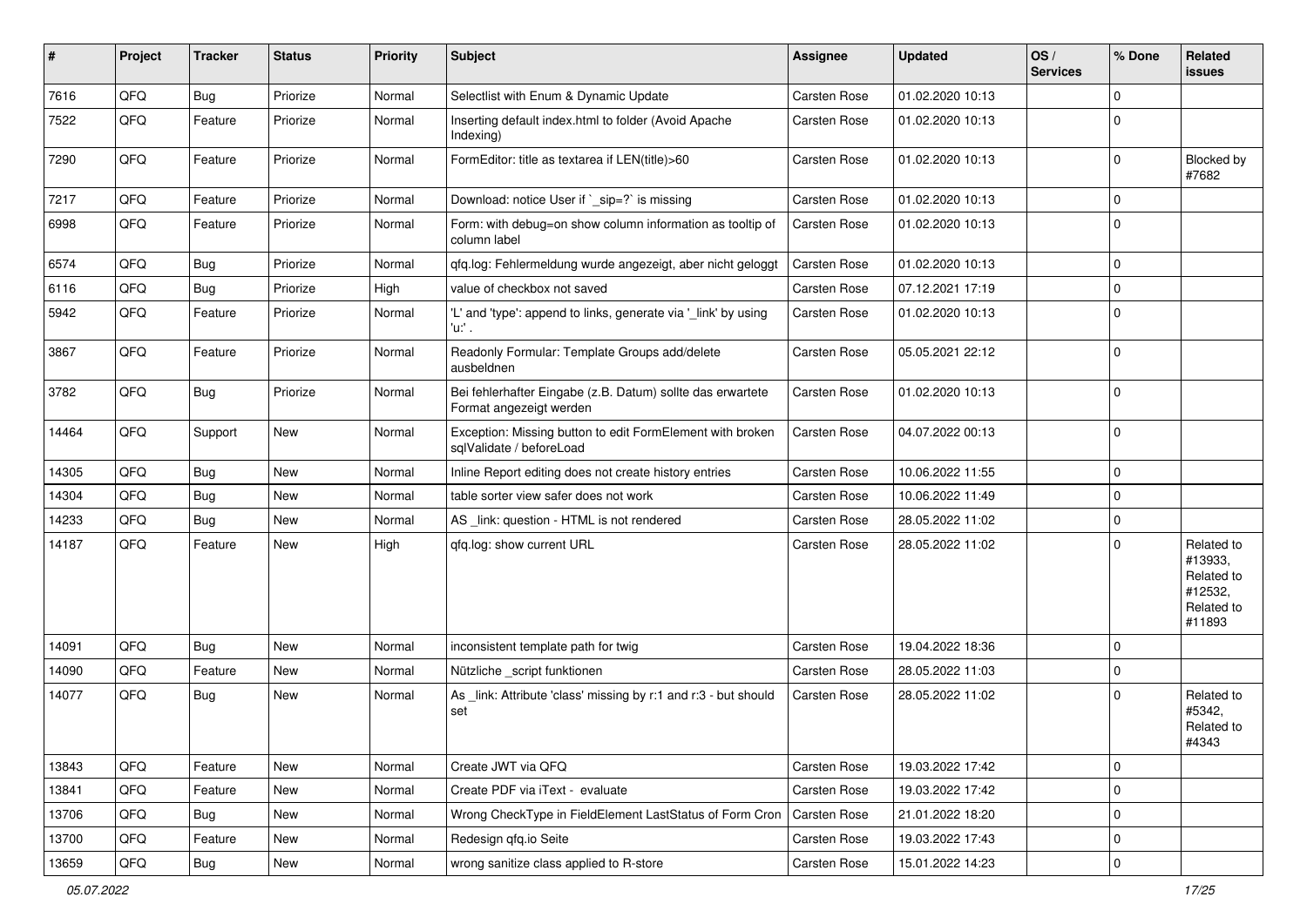| #     | Project | <b>Tracker</b> | <b>Status</b> | <b>Priority</b> | <b>Subject</b>                                                                                                                                      | <b>Assignee</b>     | <b>Updated</b>   | OS/<br><b>Services</b> | % Done         | Related<br>issues                             |
|-------|---------|----------------|---------------|-----------------|-----------------------------------------------------------------------------------------------------------------------------------------------------|---------------------|------------------|------------------------|----------------|-----------------------------------------------|
| 13592 | QFQ     | <b>Bug</b>     | New           | Normal          | QFQ Build Queue: das vergeben von Tags klappt nicht. Es<br>werden keine Releases gebaut.                                                            | <b>Carsten Rose</b> | 19.03.2022 17:45 |                        | $\Omega$       |                                               |
| 13467 | QFQ     | Feature        | New           | Normal          | ChangeLog Generator                                                                                                                                 | <b>Carsten Rose</b> | 19.03.2022 17:46 |                        | $\Omega$       | Related to<br>#11460                          |
| 13460 | QFQ     | Bug            | New           | Normal          | Doc: Password set/reset  password should not processed<br>with 'html encode'                                                                        | <b>Carsten Rose</b> | 19.03.2022 17:46 |                        | $\Omega$       |                                               |
| 13451 | QFQ     | Bug            | New           | Normal          | Character Counter / Max Character: Problem in Safari                                                                                                | <b>Carsten Rose</b> | 15.04.2022 17:18 |                        | $\mathbf 0$    |                                               |
| 13354 | QFQ     | Feature        | New           | Normal          | Using Websocket in QFQ                                                                                                                              | <b>Carsten Rose</b> | 05.07.2022 16:26 |                        | $\Omega$       | Related to<br>#11076                          |
| 13332 | QFQ     | Bug            | New           | Normal          | Multi Form: Required Felder werden visuell nicht markiert.                                                                                          | <b>Carsten Rose</b> | 19.03.2022 17:47 |                        | $\Omega$       |                                               |
| 13331 | QFQ     | Bug            | New           | Normal          | Multi Form: Clear Icon misplaced                                                                                                                    | <b>Carsten Rose</b> | 19.03.2022 17:47 |                        | $\Omega$       |                                               |
| 12974 | QFQ     | Bug            | New           | High            | Sanitize Queries in Action-Elements                                                                                                                 | <b>Carsten Rose</b> | 07.12.2021 17:19 |                        | $\Omega$       |                                               |
| 12716 | QFQ     | Bug            | New           | Normal          | template group: Pattern only applied to first instance                                                                                              | <b>Carsten Rose</b> | 19.03.2022 17:47 |                        | $\mathbf 0$    |                                               |
| 12714 | QFQ     | Bug            | New           | Normal          | Conversion of GIF to PDF broken when GIF contains Alpha.                                                                                            | <b>Carsten Rose</b> | 19.03.2022 17:49 |                        | $\Omega$       |                                               |
| 12702 | QFQ     | Bug            | New           | High            | templateGroup: broken in multiDb Setup                                                                                                              | <b>Carsten Rose</b> | 14.12.2021 16:02 |                        | $\Omega$       |                                               |
| 12679 | QFQ     | Feature        | New           | Normal          | tablesorter: custom column width                                                                                                                    | <b>Carsten Rose</b> | 16.06.2021 11:10 |                        | $\Omega$       |                                               |
| 12670 | QFQ     | Bug            | <b>New</b>    | High            | Dropdown-Menu classes können nicht mehr angegeben<br>werden                                                                                         | <b>Carsten Rose</b> | 07.12.2021 17:19 |                        | $\Omega$       |                                               |
| 12664 | QFQ     | Feature        | New           | Normal          | TinyMCE: report/remove malicous HTML/JS Code                                                                                                        | <b>Carsten Rose</b> | 19.03.2022 17:47 |                        | $\Omega$       | Related to<br>#14320                          |
| 12632 | QFQ     | Feature        | New           | Normal          | TinyMCE: Prepare CSS classes for images                                                                                                             | <b>Carsten Rose</b> | 04.06.2021 14:35 |                        | 100            | Blocked by<br>#12186                          |
| 12603 | QFQ     | Feature        | New           | Normal          | Dropdown (Select), Radio, checkbox:<br>itemListAlways={{!SELECT key, value}}                                                                        | <b>Carsten Rose</b> | 19.03.2022 17:47 |                        | $\Omega$       |                                               |
| 12581 | QFQ     | Bug            | New           | Normal          | Form.forward=close: Record 'new' in new browser tab ><br>save (& close) >> Form is not reloaded with new created<br>record id and stays in mode=new | <b>Carsten Rose</b> | 19.03.2022 17:48 |                        | $\overline{0}$ |                                               |
| 12545 | QFQ     | Bug            | New           | Urgent          | sql.log not created / updated                                                                                                                       | <b>Carsten Rose</b> | 14.12.2021 16:02 |                        | $\Omega$       |                                               |
| 12544 | QFQ     | Feature        | New           | High            | a) ' AS _link' new also as ' AS _format', b) sortierung via<br>'display: none;', c) '_format' benoeitgt nicht zwingend<br>u/U/p/m/z/d               | <b>Carsten Rose</b> | 14.12.2021 16:03 |                        | 0 I            |                                               |
| 12532 | QFQ     | Feature        | New           | High            | SIP-Parameter bei Seitenaufruf in Browser-Console<br>anzeigen                                                                                       | Carsten Rose        | 07.12.2021 17:19 |                        | 0              | Related to<br>#11893,<br>Related to<br>#14187 |
| 12520 | QFQ     | <b>Bug</b>     | New           | Normal          | Switch FE User: still active even FE User session expired                                                                                           | Carsten Rose        | 19.03.2022 17:48 |                        | 0              |                                               |
| 12513 | QFQ     | <b>Bug</b>     | New           | High            | Implement server side check of maxlength                                                                                                            | <b>Carsten Rose</b> | 07.12.2021 17:19 |                        | 0              |                                               |
| 12512 | QFQ     | Bug            | New           | Normal          | Some MySQL Installation can't use 'stored procedures'                                                                                               | Carsten Rose        | 19.03.2022 17:48 |                        | $\mathbf 0$    |                                               |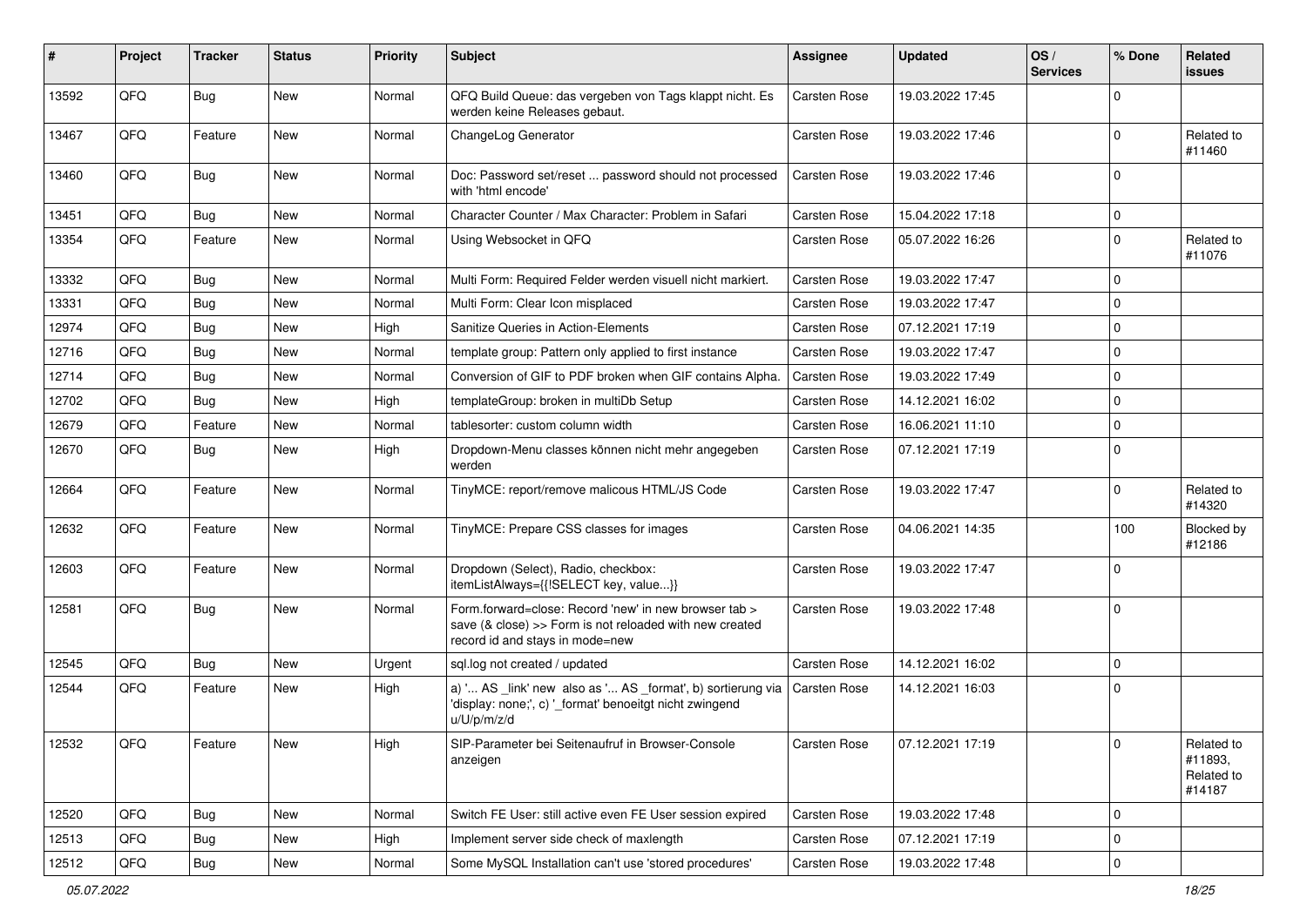| #     | Project | <b>Tracker</b> | <b>Status</b> | <b>Priority</b> | <b>Subject</b>                                                                                                      | <b>Assignee</b>     | <b>Updated</b>   | OS/<br><b>Services</b> | % Done      | Related<br><b>issues</b>                      |
|-------|---------|----------------|---------------|-----------------|---------------------------------------------------------------------------------------------------------------------|---------------------|------------------|------------------------|-------------|-----------------------------------------------|
| 12480 | QFQ     | Feature        | New           | Normal          | If QFQ upgrade is running, block further request                                                                    | Carsten Rose        | 03.05.2021 20:45 |                        | $\Omega$    |                                               |
| 12477 | QFQ     | Feature        | New           | Normal          | Support for refactoring: Form, FormElement, diverse<br>Tabellen/Spalten, tt-content Records                         | <b>Carsten Rose</b> | 03.05.2021 20:45 |                        | $\Omega$    |                                               |
| 12474 | QFQ     | Feature        | New           | Normal          | Check BaseConfigURL if it is given and the the last char is '/                                                      | <b>Carsten Rose</b> | 03.05.2021 20:45 |                        | $\mathbf 0$ |                                               |
| 12468 | QFQ     | Bug            | New           | Urgent          | Form: update Form.title after save                                                                                  | <b>Carsten Rose</b> | 03.05.2021 21:12 |                        | 0           |                                               |
| 12465 | QFQ     | Feature        | New           | Normal          | QFQ Function: use in FE to fill StoreRecord                                                                         | <b>Carsten Rose</b> | 05.05.2021 21:58 |                        | $\mathbf 0$ |                                               |
| 12413 | QFQ     | Feature        | New           | Normal          | STORE_TYPO3: enhance for {{be_users.email:T}},<br>{{fe users.email:T}}                                              | <b>Carsten Rose</b> | 03.05.2021 20:45 |                        | $\Omega$    | Related to<br>#12412,<br>Related to<br>#10012 |
| 12412 | QFQ     | Feature        | New           | Normal          | Action/Escape qualifier 'e' (empty), '0': if given, an empty<br>string (or '0') will be treated as 'not found'      | <b>Carsten Rose</b> | 08.05.2021 09:40 |                        |             | Related to<br>#12413,<br>Related to<br>#10012 |
| 12400 | QFQ     | Feature        | New           | Normal          | Tutorial ist in QFQ Doku, Wird in der Suche gefunden, es<br>gibt aber kein Menupunkt - Inhalt ueberpruefen          | <b>Carsten Rose</b> | 03.05.2021 20:45 |                        | $\mathbf 0$ |                                               |
| 12330 | QFQ     | Feature        | New           | Normal          | Copy to input field / text area / TinyMCE                                                                           | <b>Carsten Rose</b> | 07.04.2021 09:01 |                        | $\mathbf 0$ |                                               |
| 12327 | QFQ     | Bug            | New           | Normal          | Copy to clipboard: Glyphicon can not be changed                                                                     | <b>Carsten Rose</b> | 27.12.2021 17:59 |                        | $\Omega$    |                                               |
| 12269 | QFQ     | Feature        | New           | Normal          | 2FA - Login                                                                                                         | <b>Carsten Rose</b> | 03.05.2021 20:45 |                        | $\Omega$    |                                               |
| 12187 | QFQ     | Bug            | New           | Normal          | Trigger FormAsFile() via Report: probably problem with multi   Carsten Rose<br>DB setup                             |                     | 20.03.2021 21:20 |                        | $\mathbf 0$ |                                               |
| 12186 | QFQ     | Feature        | New           | High            | TinyMCE Config für Objekte                                                                                          | <b>Carsten Rose</b> | 07.12.2021 17:19 |                        | $\Omega$    | <b>Blocks</b><br>#12632                       |
| 12163 | QFQ     | Feature        | New           | Normal          | Checkbox: table wrap                                                                                                | <b>Carsten Rose</b> | 03.05.2021 20:51 |                        | $\mathbf 0$ |                                               |
| 12162 | QFQ     | Feature        | New           | Normal          | FE.type=sendmail: personalized mailing (several mails) via<br>template                                              | Carsten Rose        | 03.05.2021 20:45 |                        | $\Omega$    |                                               |
| 12146 | QFQ     | Feature        | New           | Normal          | Autocron Job: Anzeigen wann der naechste Job ausgefuehrt   Carsten Rose<br>wird, resp das er nicht ausgefuehrt wird |                     | 15.03.2021 15:23 |                        | $\Omega$    |                                               |
| 12133 | QFQ     | Bug            | <b>New</b>    | Normal          | NPM, phpSpreadSheet aktualisieren                                                                                   | <b>Carsten Rose</b> | 15.03.2021 09:04 |                        | $\mathbf 0$ |                                               |
| 12119 | QFQ     | Feature        | New           | Normal          | AS paged: error message missing if there ist no 'r'<br>argument.                                                    | <b>Carsten Rose</b> | 03.05.2021 20:51 |                        | $\Omega$    |                                               |
| 12109 | QFQ     | Feature        | New           | Normal          | Donwload Link: Plain, SIP, Persistent Link, Peristent SIP -<br>new notation                                         | Carsten Rose        | 03.05.2021 20:45 |                        | $\mathbf 0$ | Related to<br>#12085                          |
| 12045 | QFQ     | <b>Bug</b>     | New           | Normal          | templateGroup afterSave FE: Aufruf ohne<br>sglHonorFormElements funktioniert nicht                                  | <b>Carsten Rose</b> | 18.02.2021 16:33 |                        | $\mathbf 0$ |                                               |
| 12040 | QFQ     | <b>Bug</b>     | New           | Normal          | FE Mode 'hidden' für zwei FEs auf einer Zeile                                                                       | Carsten Rose        | 18.02.2021 10:13 |                        | $\mathbf 0$ |                                               |
| 12024 | QFQ     | Feature        | New           | Normal          | Excel Export: text columns by default decode<br>htmlspeciachar()                                                    | Carsten Rose        | 17.02.2021 23:55 |                        | $\mathbf 0$ | Related to<br>#12022                          |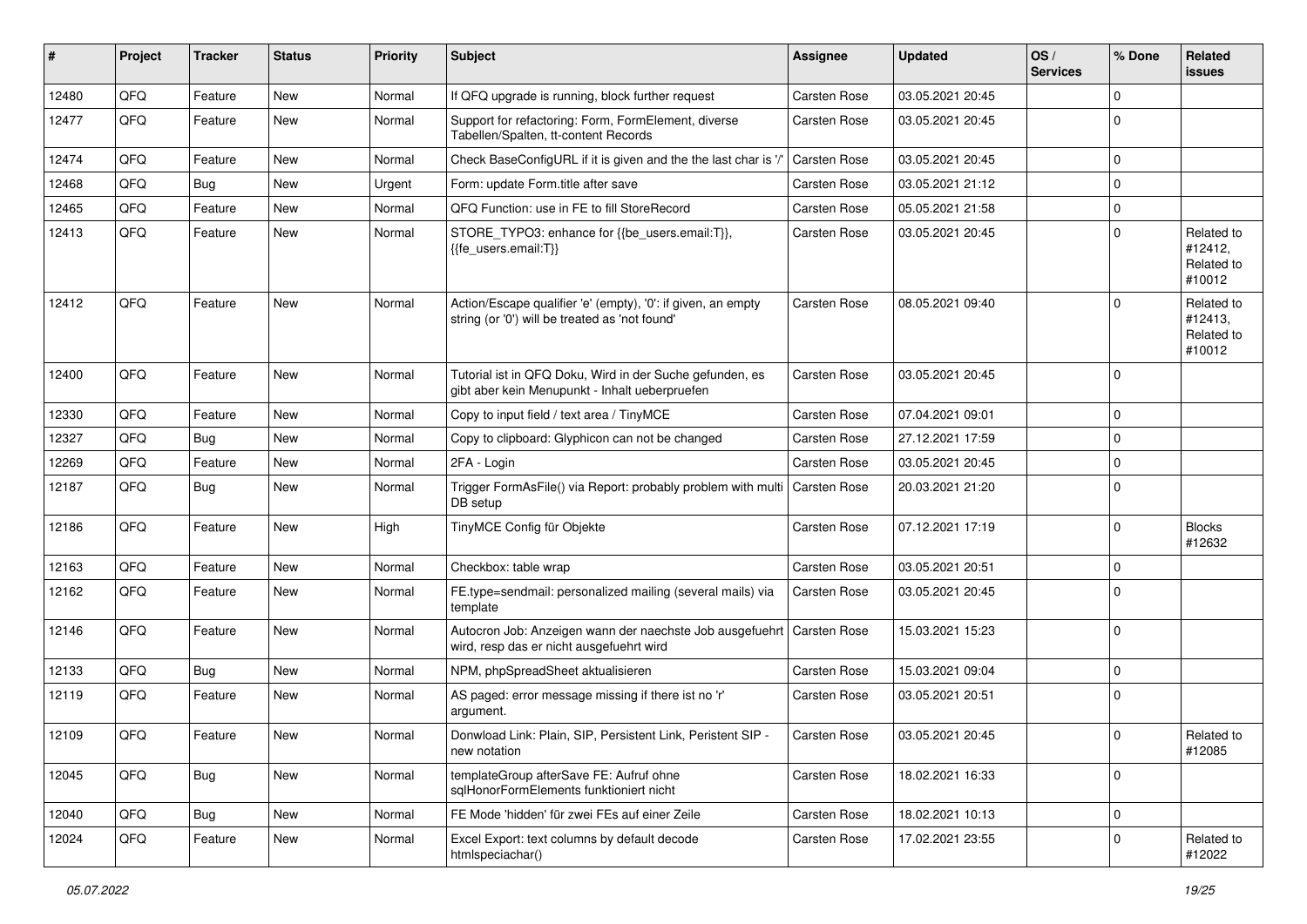| #     | Project | <b>Tracker</b> | <b>Status</b> | <b>Priority</b> | Subject                                                                                              | Assignee                                               | <b>Updated</b>   | OS/<br><b>Services</b> | % Done      | Related<br><b>issues</b>                      |                      |
|-------|---------|----------------|---------------|-----------------|------------------------------------------------------------------------------------------------------|--------------------------------------------------------|------------------|------------------------|-------------|-----------------------------------------------|----------------------|
| 12023 | QFQ     | Feature        | <b>New</b>    | Normal          | MySQL Stored Precdure: QDECODESPECIALCHAR()                                                          | Carsten Rose                                           | 16.02.2021 11:16 |                        | $\Omega$    | Related to<br>#12022                          |                      |
| 11955 | QFQ     | Feature        | <b>New</b>    | Normal          | subrecord: new title option to set <th> attributes - e.g. to<br/>customize tablesorter options.</th> | attributes - e.g. to<br>customize tablesorter options. | Carsten Rose     | 03.05.2021 20:47       |             | $\Omega$                                      | Related to<br>#11775 |
| 11893 | QFQ     | Feature        | <b>New</b>    | High            | Broken SIP: a) only report one time, b) only report in main<br>column                                | Carsten Rose                                           | 12.05.2021 12:13 |                        | $\Omega$    | Related to<br>#12532,<br>Related to<br>#14187 |                      |
| 11775 | QFQ     | Feature        | New           | Normal          | Subrecord Tooltip pro Feld                                                                           | Carsten Rose                                           | 18.12.2020 15:22 |                        | $\Omega$    | Related to<br>#11955                          |                      |
| 11752 | QFQ     | Bug            | <b>New</b>    | Normal          | checkbox renders multiple input elements with same name                                              | Carsten Rose                                           | 17.12.2020 14:58 |                        | $\Omega$    | Related to<br>#11750                          |                      |
| 11747 | QFQ     | Feature        | <b>New</b>    | Normal          | Maintenance Page with Redirect                                                                       | Carsten Rose                                           | 03.05.2021 20:47 |                        | $\Omega$    | Related to<br>#11741                          |                      |
| 11702 | QFQ     | Feature        | New           | Normal          | HTML Special Char makes no sense for 'allbut' if '&' is<br>forbidden                                 | Carsten Rose                                           | 07.12.2021 16:35 |                        | $\Omega$    | Related to<br>#5112,<br>Related to<br>#14320  |                      |
| 11695 | QFQ     | <b>Bug</b>     | New           | Normal          | MultiForm required FE Error                                                                          | Carsten Rose                                           | 04.12.2020 13:34 |                        | $\Omega$    |                                               |                      |
| 11668 | QFQ     | <b>Bug</b>     | <b>New</b>    | Normal          | Play function.sql - problem with mysql                                                               | Carsten Rose                                           | 03.05.2021 20:48 |                        | $\Omega$    |                                               |                      |
| 11667 | QFQ     | Bug            | <b>New</b>    | Normal          | MySQL mariadb-server-10.3: Incorrect datetime value                                                  | Carsten Rose                                           | 03.05.2021 20:48 |                        | $\mathbf 0$ |                                               |                      |
| 11523 | QFQ     | Feature        | <b>New</b>    | Normal          | Mit dynamic Update erkennen, ob Upload gemacht wurde                                                 | Carsten Rose                                           | 13.11.2020 15:07 |                        | $\Omega$    | Related to<br>#9533                           |                      |
| 11516 | QFQ     | Feature        | <b>New</b>    | Normal          | Multi Page Form (Previous/Next Buttons)                                                              | Carsten Rose                                           | 16.03.2021 17:52 |                        | $\Omega$    |                                               |                      |
| 11504 | QFQ     | Feature        | <b>New</b>    | Normal          | Dynamic Update: Button text update for 'Save',' Close' &<br>'Delete'                                 | Carsten Rose                                           | 12.11.2020 23:44 |                        | $\Omega$    |                                               |                      |
| 11460 | QFQ     | Feature        | New           | Normal          | Easier creation of changelog: gitchangelog                                                           | Carsten Rose                                           | 12.06.2021 10:20 |                        | $\Omega$    | Related to<br>#13467                          |                      |
| 11239 | QFQ     | Bug            | New           | Normal          | Radiobutton (plain): horizontales Rendern abhängig vom<br>Datentyp in der Datenbank                  | Carsten Rose                                           | 30.09.2020 18:37 |                        | $\Omega$    |                                               |                      |
| 11080 | QFQ     | Feature        | <b>New</b>    | Normal          | Send MQTT messages                                                                                   | Carsten Rose                                           | 29.08.2020 19:49 |                        | $\mathbf 0$ |                                               |                      |
| 10996 | QFQ     | Feature        | New           | Normal          | Download video via sip: no seek                                                                      | Carsten Rose                                           | 12.08.2020 14:18 |                        | $\Omega$    |                                               |                      |
| 10979 | QFG     | Feature        | New           | Normal          | Ajax Calls an API - dataReport                                                                       | Carsten Rose                                           | 11.05.2022 12:15 |                        | $\pmb{0}$   |                                               |                      |
| 10976 | QFQ     | Feature        | New           | Normal          | Excel Export Verbesserungen                                                                          | Carsten Rose                                           | 06.08.2020 10:56 |                        | $\mathbf 0$ |                                               |                      |
| 10937 | QFQ     | <b>Bug</b>     | New           | Normal          | Fehler mit abhängigen Select- Feldern beim Positionieren                                             | Carsten Rose                                           | 12.11.2020 23:45 |                        | 0           |                                               |                      |
| 10819 | QFQ     | Feature        | New           | Normal          | Persistent SIP - second try                                                                          | Carsten Rose                                           | 29.06.2020 23:02 |                        | 0           | Related to<br>#6261                           |                      |
| 10714 | QFG     | Feature        | New           | Normal          | multi Table Form                                                                                     | Carsten Rose                                           | 16.03.2021 18:44 |                        | 0           |                                               |                      |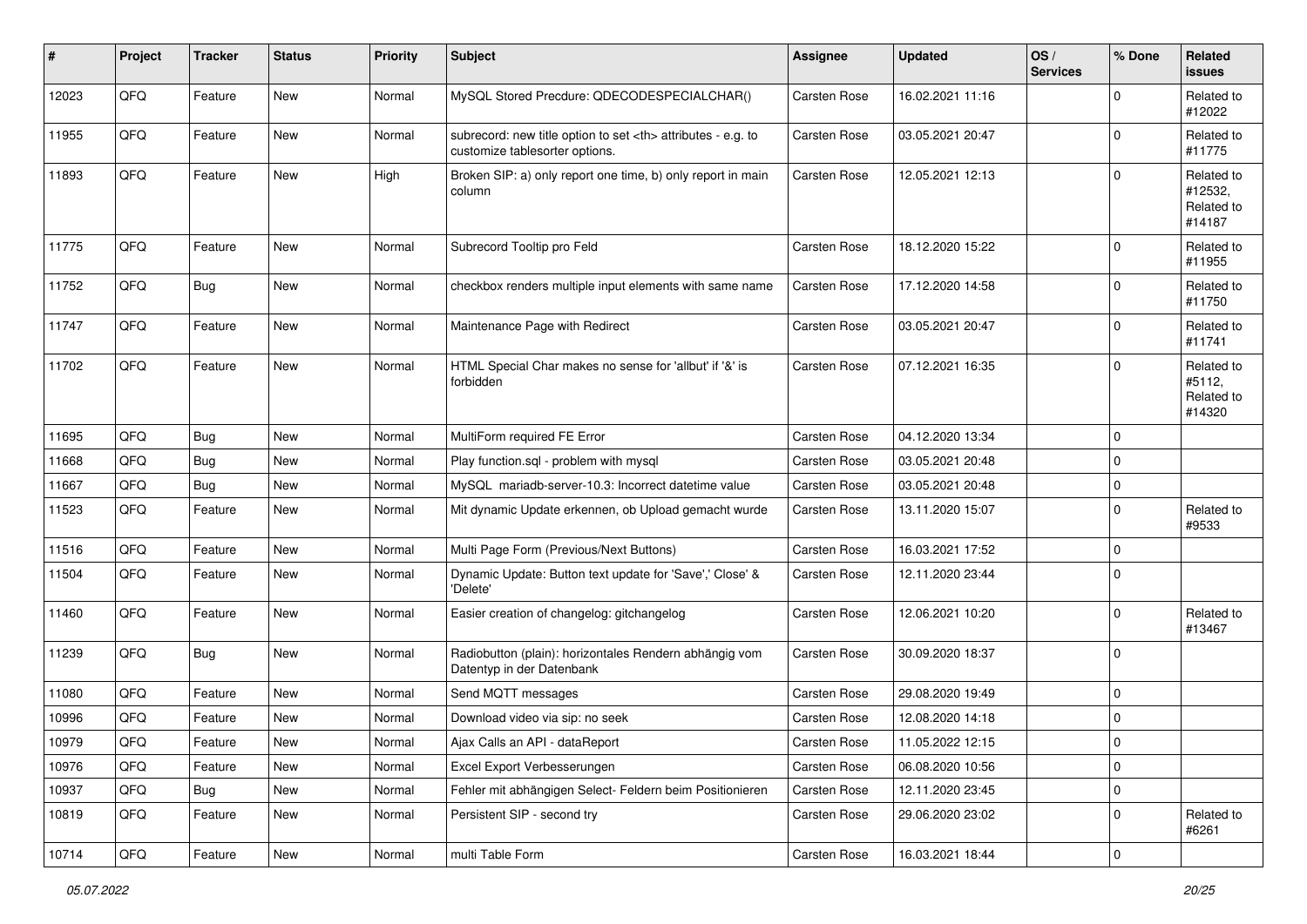| #     | Project | <b>Tracker</b> | <b>Status</b> | <b>Priority</b> | <b>Subject</b>                                                                                                                        | <b>Assignee</b>     | <b>Updated</b>   | OS/<br><b>Services</b> | % Done      | Related<br><b>issues</b>                                             |
|-------|---------|----------------|---------------|-----------------|---------------------------------------------------------------------------------------------------------------------------------------|---------------------|------------------|------------------------|-------------|----------------------------------------------------------------------|
| 10704 | QFQ     | <b>Bug</b>     | New           | Normal          | wkhtml problem rendering fullCalendar.js / fabric.js >><br>successor: puppeteer                                                       | <b>Carsten Rose</b> | 12.11.2020 23:45 |                        | $\Omega$    | Related to<br>#5024,<br>Related to<br>#4650,<br>Related to<br>#10715 |
| 10658 | QFQ     | Bug            | New           | Normal          | processReadOnly broken                                                                                                                | <b>Carsten Rose</b> | 27.05.2020 17:55 |                        | $\mathbf 0$ |                                                                      |
| 10640 | QFQ     | Bug            | New           | High            | TypeAhead Tag: FE editierbar trotz readOnly                                                                                           | Carsten Rose        | 03.05.2021 21:12 |                        | $\Omega$    | Related to<br>#7795                                                  |
| 10593 | QFQ     | Feature        | New           | Normal          | label2: text behind input element                                                                                                     | <b>Carsten Rose</b> | 16.05.2020 10:57 |                        | $\mathbf 0$ |                                                                      |
| 10588 | QFQ     | Bug            | New           | Normal          | typeahed Tag: Doku anpassen                                                                                                           | <b>Carsten Rose</b> | 12.11.2020 23:45 |                        | $\Omega$    |                                                                      |
| 10508 | QFQ     | Bug            | New           | High            | Multi Form broken on Multi DB Instance                                                                                                | <b>Carsten Rose</b> | 03.05.2021 21:12 |                        | 0           |                                                                      |
| 10506 | QFQ     | Bug            | New           | High            | Template Group broken on MultiDB instance                                                                                             | <b>Carsten Rose</b> | 03.05.2021 21:12 |                        | $\mathbf 0$ | Related to<br>#10505                                                 |
| 10322 | QFQ     | <b>Bug</b>     | New           | Normal          | FormElement / Radio: missing column 'enum' >> FE not<br>reported                                                                      | Carsten Rose        | 07.05.2020 09:37 |                        | $\Omega$    |                                                                      |
| 10119 | QFQ     | Feature        | New           | Normal          | Dropdown (selectlist) & TypeAhead: format and catagorize<br>list                                                                      | <b>Carsten Rose</b> | 07.05.2020 09:36 |                        | l 0         |                                                                      |
| 10115 | QFQ     | Feature        | New           | Normal          | TypeAhead: static list                                                                                                                | Carsten Rose        | 26.02.2020 16:42 |                        | 100         |                                                                      |
| 10082 | QFQ     | Bug            | New           | Normal          | FE.type=SELECT - 'sanatize' Class                                                                                                     | <b>Carsten Rose</b> | 07.05.2020 09:36 |                        | $\Omega$    | Related to<br>#10081                                                 |
| 10081 | QFQ     | Bug            | New           | High            | Stale record lock after 'forbidden' character                                                                                         | <b>Carsten Rose</b> | 03.05.2021 21:12 |                        | $\Omega$    | Related to<br>#10082,<br>Related to<br>#9789                         |
| 10080 | QFQ     | Feature        | New           | Normal          | Popup on 'save' / 'close': configure dialog (answer<br>yes/no/cancle/)                                                                | <b>Carsten Rose</b> | 28.03.2021 20:52 |                        | $\Omega$    | Is duplicate<br>of #12262                                            |
| 10014 | QFQ     | Feature        | New           | Normal          | Manual.rst: describe behaviour and process order of<br>fillStoreVar, slaveId, sqlBefore,                                              | Carsten Rose        | 01.02.2020 22:31 |                        | l O         |                                                                      |
| 9983  | QFQ     | Feature        | New           | Normal          | Report Notation: new keyword 'range'                                                                                                  | <b>Carsten Rose</b> | 01.02.2020 15:55 |                        | $\Omega$    |                                                                      |
| 9927  | QFQ     | Feature        | New           | Normal          | QFQ Update: a) Update nur machen wenn BE User<br>eingeloggt ist., b) Bei Fehler genaue Meldung welcher<br>Updateschritt Probleme hat. | Carsten Rose        | 22.01.2020 12:59 |                        | l 0         |                                                                      |
| 9811  | QFQ     | Feature        | New           | Normal          | Report: tag every n'th row                                                                                                            | Carsten Rose        | 01.02.2020 23:22 |                        | 0           |                                                                      |
| 9783  | QFQ     | Bug            | New           | Normal          | Email with special characters                                                                                                         | Carsten Rose        | 01.02.2020 23:22 |                        | 0           |                                                                      |
| 9781  | QFQ     | Feature        | New           | Normal          | Button: CSS class to make buttons smaller                                                                                             | Carsten Rose        | 01.02.2020 23:22 |                        | $\mathbf 0$ |                                                                      |
| 9777  | QFQ     | Feature        | New           | Normal          | Logging QFQ Variables                                                                                                                 | Carsten Rose        | 16.12.2019 17:17 |                        | $\mathbf 0$ |                                                                      |
| 9773  | QFQ     | Bug            | New           | Normal          | form.parameter.formModeGlobal=requiredOff                                                                                             | Carsten Rose        | 01.02.2020 15:56 |                        | $\mathbf 0$ |                                                                      |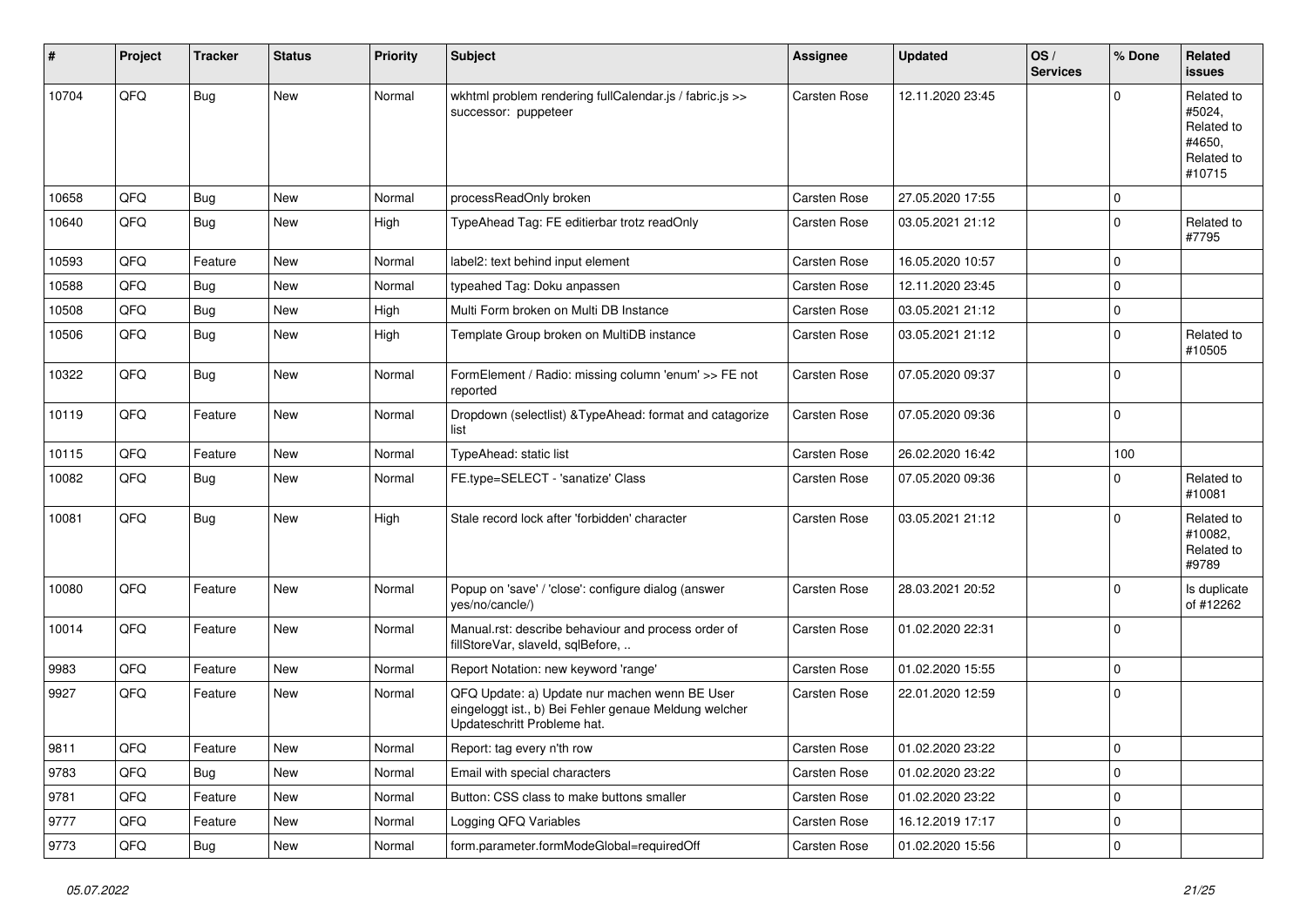| #    | Project | <b>Tracker</b> | <b>Status</b> | <b>Priority</b> | <b>Subject</b>                                                                  | <b>Assignee</b>     | <b>Updated</b>   | OS/<br><b>Services</b> | % Done      | Related<br><b>issues</b>                                             |
|------|---------|----------------|---------------|-----------------|---------------------------------------------------------------------------------|---------------------|------------------|------------------------|-------------|----------------------------------------------------------------------|
| 9707 | QFQ     | Feature        | <b>New</b>    | Normal          | SIP security: encode pageld and check pageld on decode                          | Carsten Rose        | 01.02.2020 23:22 |                        | $\Omega$    |                                                                      |
| 9706 | QFQ     | Feature        | <b>New</b>    | Normal          | Multi File Upload (hidden template group)                                       | Carsten Rose        | 01.02.2020 23:22 |                        | $\mathbf 0$ | Related to<br>#7521,<br>Related to<br>#5562,<br>Related to<br>#13330 |
| 9602 | QFQ     | Feature        | <b>New</b>    | Normal          | Form definition as JSON                                                         | Carsten Rose        | 01.02.2020 23:21 |                        | $\Omega$    | Related to<br>#9600                                                  |
| 9537 | QFQ     | Feature        | <b>New</b>    | Normal          | FormEditor: Edit fieldset in FrontEnd                                           | Carsten Rose        | 01.02.2020 23:22 |                        | 0           |                                                                      |
| 9533 | QFQ     | Bug            | <b>New</b>    | Normal          | FE.type=upload: Check in 'beforeSave' if upload is given                        | Carsten Rose        | 01.02.2020 23:22 |                        | $\Omega$    | Related to<br>#11523                                                 |
| 9531 | QFQ     | Bug            | New           | High            | FE File: Dynamic Update / modeSql / required detected<br>even it not set        | Carsten Rose        | 11.06.2021 20:32 |                        | $\mathbf 0$ | Related to<br>#12398                                                 |
| 9352 | QFQ     | Feature        | <b>New</b>    | Normal          | FE 'Native' fire slaveld, sqlAfter, sqlIns                                      | Carsten Rose        | 01.02.2020 23:22 |                        | $\mathbf 0$ |                                                                      |
| 9348 | QFQ     | Feature        | <b>New</b>    | Normal          | defaultThumbnailSize: pre render thumbnails                                     | Carsten Rose        | 12.06.2021 09:05 |                        | $\mathbf 0$ |                                                                      |
| 9347 | QFQ     | Bug            | New           | High            | FE.type=upload with dynamic show/hidden: required not<br>detected               | Carsten Rose        | 12.06.2021 10:40 |                        | $\Omega$    | Related to<br>#5305,<br>Related to<br>#12398                         |
| 9317 | QFQ     | Bug            | <b>New</b>    | Normal          | FE.type=note: with dynamic show/hidden an empty label<br>causes trouble         | Carsten Rose        | 01.02.2020 23:22 |                        | 0           |                                                                      |
| 9275 | QFQ     | Bug            | <b>New</b>    | Normal          | autcron: t3 page, which takes to long to respond, is not<br>reported properly   | Carsten Rose        | 01.02.2020 23:22 |                        | 100         |                                                                      |
| 9221 | QFQ     | Feature        | <b>New</b>    | Normal          | typeAhead: Zeichenlimite ausschalten                                            | Carsten Rose        | 29.06.2022 22:36 |                        | $\mathbf 0$ |                                                                      |
| 9208 | QFQ     | Feature        | <b>New</b>    | Normal          | Manage 'recent' records                                                         | Carsten Rose        | 01.02.2020 23:22 |                        | $\mathbf 0$ |                                                                      |
| 9177 | QFQ     | Bug            | <b>New</b>    | Normal          | Bug? QFQ tries to save an action FE, which has real<br>existing column name     | Carsten Rose        | 01.02.2020 23:22 |                        | $\mathbf 0$ |                                                                      |
| 9136 | QFQ     | Feature        | <b>New</b>    | Normal          | Create ZIP files with dynamic PDFs                                              | Carsten Rose        | 01.02.2020 23:22 |                        | $\mathbf 0$ |                                                                      |
| 9129 | QFQ     | Feature        | New           | Normal          | sqlValidate: Message as notification, not as error                              | Carsten Rose        | 01.02.2020 23:22 |                        | $\Omega$    | Related to<br>#9128                                                  |
| 9128 | QFQ     | Feature        | <b>New</b>    | Normal          | Error Message: not replaced variables- a) replace back to<br>'{{', b) underline | <b>Carsten Rose</b> | 01.02.2020 23:22 |                        | 0           | Related to<br>#9129                                                  |
| 9127 | QFQ     | <b>Bug</b>     | New           | Normal          | Error Message: change 'roll over' color - text not readable                     | Carsten Rose        | 01.02.2020 23:22 |                        | 0           |                                                                      |
| 9077 | QFQ     | Bug            | New           | Normal          | typeAheadSql: report broken SQL                                                 | Carsten Rose        | 29.06.2022 22:35 |                        | 0           | Related to<br>#4018                                                  |
| 9013 | QFQ     | Bug            | New           | Normal          | Error in Twig template not handled                                              | Carsten Rose        | 20.10.2021 13:43 |                        | 0           |                                                                      |
| 8975 | QFQ     | Feature        | New           | Normal          | Report Notation: 2.0                                                            | Carsten Rose        | 01.02.2020 23:22 |                        | 0           | Related to<br>#8963                                                  |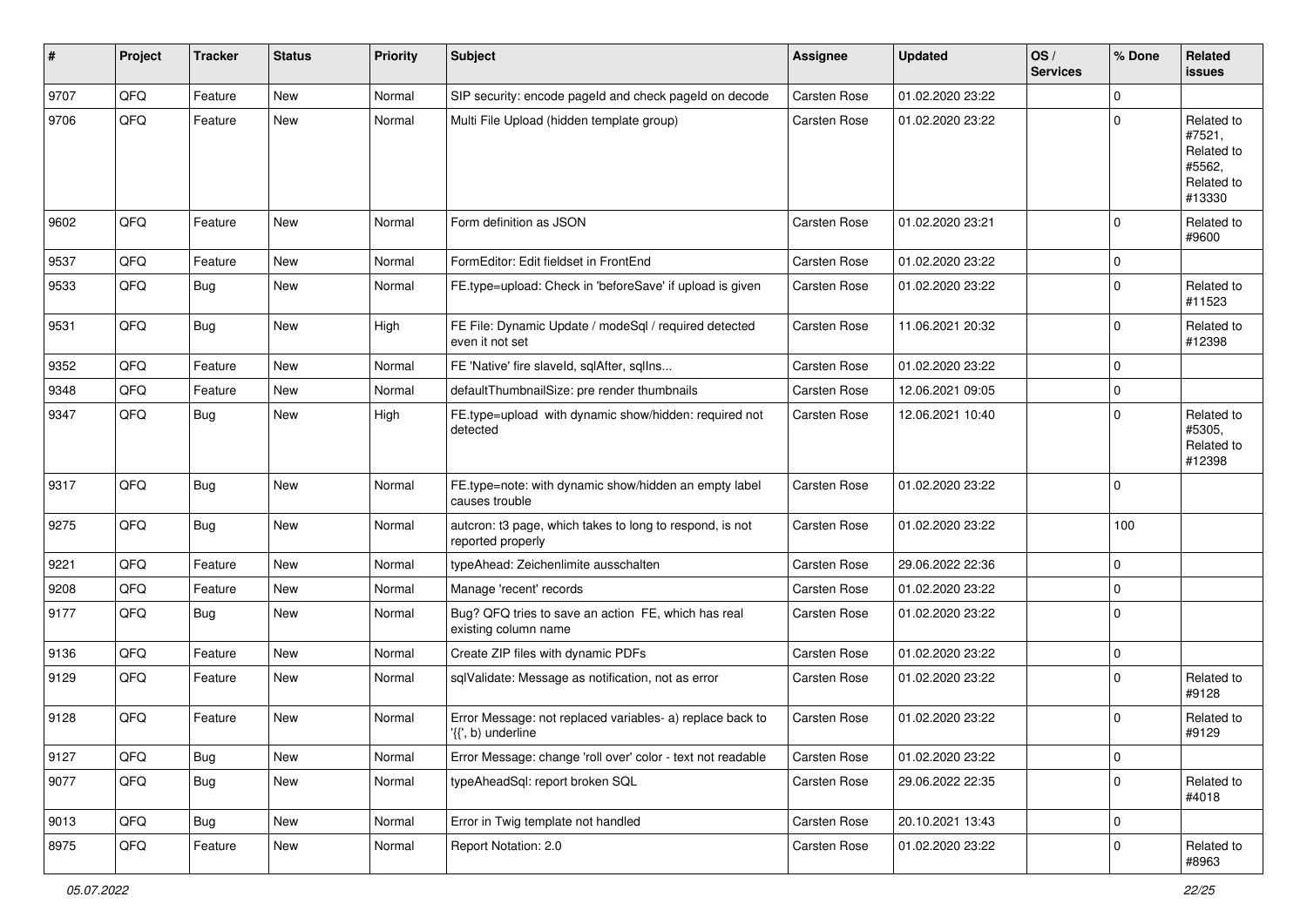| ∦    | Project | <b>Tracker</b> | <b>Status</b> | Priority | Subject                                                                                                | Assignee            | <b>Updated</b>   | OS/<br><b>Services</b> | % Done      | Related<br><b>issues</b>  |
|------|---------|----------------|---------------|----------|--------------------------------------------------------------------------------------------------------|---------------------|------------------|------------------------|-------------|---------------------------|
| 8962 | QFQ     | Feature        | <b>New</b>    | High     | allow for form fields with identical names                                                             | Carsten Rose        | 03.05.2021 21:14 |                        | $\Omega$    |                           |
| 8806 | QFQ     | Feature        | <b>New</b>    | Normal   | SQL Function nl2br                                                                                     | Carsten Rose        | 01.02.2020 23:22 |                        | $\Omega$    |                           |
| 8719 | QFQ     | Feature        | <b>New</b>    | Normal   | extraButtonLock: add support for 0/1                                                                   | Carsten Rose        | 01.02.2020 23:22 |                        | $\mathbf 0$ |                           |
| 8702 | QFQ     | Feature        | <b>New</b>    | Normal   | Load Record which is locked: missing user info                                                         | Carsten Rose        | 11.12.2019 16:16 |                        | $\Omega$    | Related to<br>#9789       |
| 8668 | QFQ     | Bug            | <b>New</b>    | High     | Pill disabled: dyamic mode 'hidden' not respected - FE is still   Carsten Rose<br>required             |                     | 03.05.2021 21:14 |                        | $\Omega$    |                           |
| 8431 | QFQ     | Bug            | <b>New</b>    | High     | autocron.php with wrong path                                                                           | Carsten Rose        | 03.05.2021 21:14 |                        | $\Omega$    |                           |
| 8336 | QFQ     | Feature        | <b>New</b>    | Normal   | Form > modified > Close New: a) Optional disable popup, b)<br>custom text, c) mode on save: close stay | Carsten Rose        | 01.02.2020 23:22 |                        | $\Omega$    | Related to<br>#8335       |
| 8217 | QFQ     | Feature        | <b>New</b>    | Normal   | if-elseif-else construct                                                                               | Carsten Rose        | 16.03.2021 18:41 |                        | $\Omega$    | Related to<br>#10716      |
| 8187 | QFQ     | Feature        | New           | Normal   | Subrecord: enable/hide new button - make new/edit/delete<br>customizeable.                             | Carsten Rose        | 06.03.2021 18:44 |                        | $\Omega$    | Related to<br>#11326      |
| 8089 | QFQ     | Feature        | <b>New</b>    | Normal   | Copy/Paste for FormElements                                                                            | Carsten Rose        | 01.02.2020 23:22 |                        | $\mathbf 0$ |                           |
| 8083 | QFQ     | Bug            | <b>New</b>    | High     | FormEditor: primary table list does not respect<br>'indexDb={{indexData:Y}}'                           | Carsten Rose        | 03.05.2021 21:14 |                        | $\Omega$    | Has<br>duplicate<br>#6678 |
| 8049 | QFQ     | Bug            | <b>New</b>    | Normal   | FE.type=note, column 'value': text moves some pixel to top<br>after save                               | <b>Carsten Rose</b> | 01.02.2020 23:22 |                        | $\Omega$    |                           |
| 7924 | QFQ     | Feature        | <b>New</b>    | Normal   | Radio/Checkbox with Tooltip                                                                            | Carsten Rose        | 01.02.2020 23:22 |                        | $\mathbf 0$ |                           |
| 7920 | QFQ     | Feature        | <b>New</b>    | Normal   | FE: Syntax Highlight, Zeinlenumbruch                                                                   | Carsten Rose        | 01.02.2020 10:03 |                        | $\Omega$    |                           |
| 7899 | QFQ     | Bug            | <b>New</b>    | High     | Fe.type=password / retype / required: always complain<br>about missing value                           | Carsten Rose        | 03.05.2021 21:14 |                        | $\Omega$    |                           |
| 7890 | QFQ     | Bug            | <b>New</b>    | Normal   | FormElement 'required': extraButtonInfo not aligned                                                    | Carsten Rose        | 11.06.2021 21:17 |                        | $\Omega$    | Related to<br>#11517      |
| 7850 | QFQ     | Feature        | <b>New</b>    | High     | Upload records: non 'pathFileName' column                                                              | Carsten Rose        | 03.05.2021 21:14 |                        | $\Omega$    |                           |
| 7812 | QFQ     | Feature        | <b>New</b>    | Normal   | FE 'Subrecord' - new option 'subrecordShowFilter',<br>'subrecordPaging'                                | Carsten Rose        | 01.02.2020 23:22 |                        | $\Omega$    |                           |
| 7795 | QFQ     | Bug            | <b>New</b>    | Normal   | Readonly Form: Typeahead-Felder                                                                        | Carsten Rose        | 01.02.2020 23:22 |                        | $\Omega$    | Related to<br>#10640      |
| 7685 | QFQ     | <b>Bug</b>     | New           | Normal   | Open FormElement from QFQ error message and save<br>modified record: error about missing {{formId:F}}  | Carsten Rose        | 01.02.2020 23:22 |                        | 0           |                           |
| 7683 | QFQ     | Feature        | New           | Normal   | Special column names in '{{ SELECT  AS _link }}' should<br>be detected                                 | Carsten Rose        | 01.02.2020 23:21 |                        | 0           |                           |
| 7681 | QFQ     | Feature        | New           | Normal   | Optional switch off 'check for modified record'                                                        | Carsten Rose        | 01.02.2020 23:21 |                        | $\mathbf 0$ |                           |
| 7660 | QFG     | Feature        | New           | Normal   | IMAP: import mails to DB, move / delete mails                                                          | Carsten Rose        | 01.02.2020 09:52 |                        | $\mathbf 0$ |                           |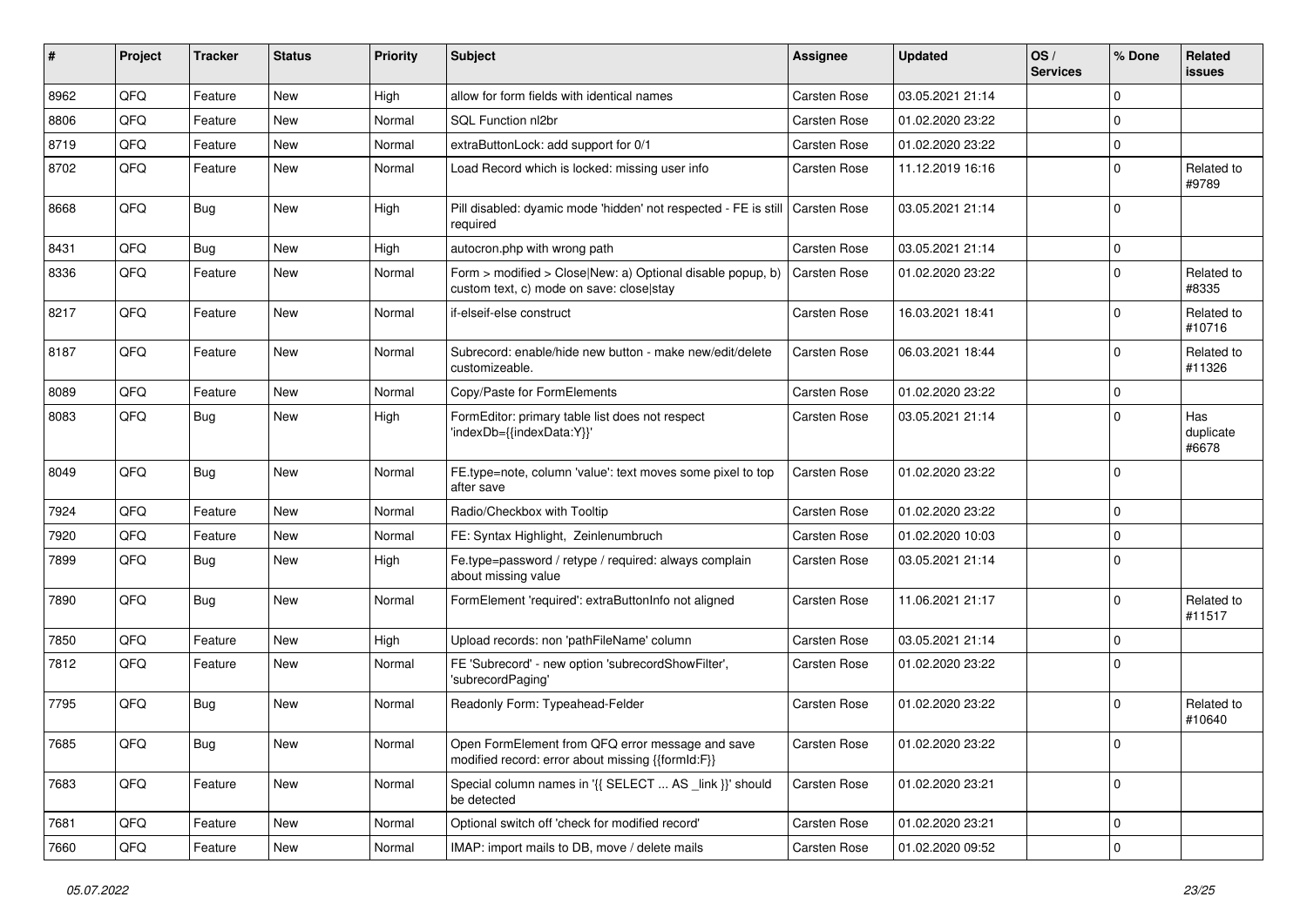| #    | Project | <b>Tracker</b> | <b>Status</b> | <b>Priority</b> | <b>Subject</b>                                                                                                             | <b>Assignee</b>     | <b>Updated</b>   | OS/<br><b>Services</b> | % Done      | Related<br>issues         |
|------|---------|----------------|---------------|-----------------|----------------------------------------------------------------------------------------------------------------------------|---------------------|------------------|------------------------|-------------|---------------------------|
| 7650 | QFQ     | Bug            | <b>New</b>    | High            | Optional do not show 'required' sign on FormElement                                                                        | Carsten Rose        | 03.05.2021 21:14 |                        | $\Omega$    |                           |
| 7574 | QFQ     | Bug            | New           | Normal          | Substitute error: form element not reported / dont parse<br>Form.note                                                      | <b>Carsten Rose</b> | 01.02.2020 23:21 |                        | $\Omega$    |                           |
| 7547 | QFQ     | Bug            | New           | Normal          | Error Message in afterSave: wrong parameter column<br>reported                                                             | <b>Carsten Rose</b> | 01.02.2020 23:22 |                        | $\Omega$    |                           |
| 7524 | QFQ     | <b>Bug</b>     | New           | Normal          | QFQ throws a 'General Error' if 'fileadmin/protected/log/' is<br>not writeable                                             | <b>Carsten Rose</b> | 01.02.2020 23:22 |                        | 0           |                           |
| 7521 | QFQ     | Feature        | New           | Normal          | TemplateGroup: fe.type=upload                                                                                              | Carsten Rose        | 01.02.2020 23:21 |                        | $\Omega$    | Related to<br>#9706       |
| 7520 | QFQ     | Feature        | New           | Normal          | QR Code:  AS _qr ( AS _link)                                                                                               | <b>Carsten Rose</b> | 01.02.2020 23:22 |                        | $\mathbf 0$ |                           |
| 7519 | QFQ     | Feature        | New           | Normal          | Select: Multi                                                                                                              | <b>Carsten Rose</b> | 01.02.2020 23:22 |                        | $\mathbf 0$ |                           |
| 7513 | QFQ     | Bug            | New           | Normal          | Radios not correct aligned                                                                                                 | <b>Carsten Rose</b> | 01.02.2020 23:22 |                        | $\mathbf 0$ |                           |
| 7512 | QFQ     | Bug            | New           | Normal          | FE: inputType=number >> 'pattern' is not respected                                                                         | <b>Carsten Rose</b> | 01.02.2020 23:22 |                        | $\mathbf 0$ |                           |
| 7481 | QFQ     | Feature        | New           | Normal          | Detect 'BaseUrl' automatically                                                                                             | Carsten Rose        | 01.02.2020 23:21 |                        | 0           |                           |
| 7480 | QFQ     | Feature        | New           | Normal          | Record History (Undo / Redo)                                                                                               | <b>Carsten Rose</b> | 11.12.2019 16:16 |                        | $\mathbf 0$ | Related to<br>#2361       |
| 7342 | QFQ     | Feature        | <b>New</b>    | Normal          | add content = hide_this                                                                                                    | <b>Carsten Rose</b> | 01.02.2020 23:21 |                        | 0           |                           |
| 7280 | QFQ     | Feature        | New           | Normal          | recently used table                                                                                                        | Carsten Rose        | 01.02.2020 23:21 |                        | $\Omega$    |                           |
| 7261 | QFQ     | Bug            | New           | Normal          | Report pathFilename for user without path, only the filename                                                               | <b>Carsten Rose</b> | 01.02.2020 23:21 |                        | $\mathbf 0$ |                           |
| 7239 | QFQ     | Feature        | New           | Normal          | TinyMCE: html tag whitelist                                                                                                | Carsten Rose        | 01.02.2020 23:21 |                        | $\Omega$    | Related to<br>#14320      |
| 7219 | QFQ     | Bug            | New           | Normal          | typeSheadSql / typeAheadSqlPrefetch: change to curly<br>braces                                                             | Carsten Rose        | 01.02.2020 23:21 |                        | 0           |                           |
| 7175 | QFQ     | Feature        | <b>New</b>    | Normal          | Upload: md5 hash as filename                                                                                               | <b>Carsten Rose</b> | 01.02.2020 23:21 |                        | $\Omega$    |                           |
| 7119 | QFQ     | Feature        | New           | Normal          | Upload: scaleDownWidth, scaleDownHeight                                                                                    | <b>Carsten Rose</b> | 01.02.2020 23:21 |                        | $\mathbf 0$ |                           |
| 7109 | QFQ     | Feature        | New           | Normal          | Dynamic Updates: row/element hide                                                                                          | <b>Carsten Rose</b> | 01.02.2020 23:22 |                        | $\Omega$    | Has<br>duplicate<br>#4081 |
| 7102 | QFQ     | Feature        | New           | Normal          | Comment sign in report: '#' and '--'                                                                                       | <b>Carsten Rose</b> | 01.02.2020 23:21 |                        | $\mathbf 0$ |                           |
| 7099 | QFQ     | Feature        | New           | Normal          | Redesign FormEditor                                                                                                        | <b>Carsten Rose</b> | 01.02.2020 23:21 |                        | $\mathbf 0$ |                           |
| 7014 | QFQ     | <b>Bug</b>     | New           | Normal          | Sending invalid emails succeeds when<br>debug.redirectAllMailTo is set                                                     | Carsten Rose        | 01.02.2020 23:21 |                        | 0           |                           |
| 7002 | QFQ     | <b>Bug</b>     | New           | Normal          | Dynamic Update: row does not disappear / appear                                                                            | Carsten Rose        | 01.02.2020 23:22 |                        | 0           |                           |
| 6912 | QFQ     | Bug            | New           | Normal          | error Message Var 'deadline' already set in SIP - in Form<br>with FE.value={{deadline:R:::{{deadlinePeriod:Y}}}}           | Carsten Rose        | 01.02.2020 23:21 |                        | $\mathbf 0$ |                           |
| 6855 | QFQ     | Feature        | New           | Normal          | With {{feUser:U}}!={{feUser:T}}: Save / Delete: only possible<br>with {{feUserSave:U}}='yes' and '{{feUserDelete:U}}='yes' | Carsten Rose        | 01.02.2020 23:21 |                        | 0           |                           |